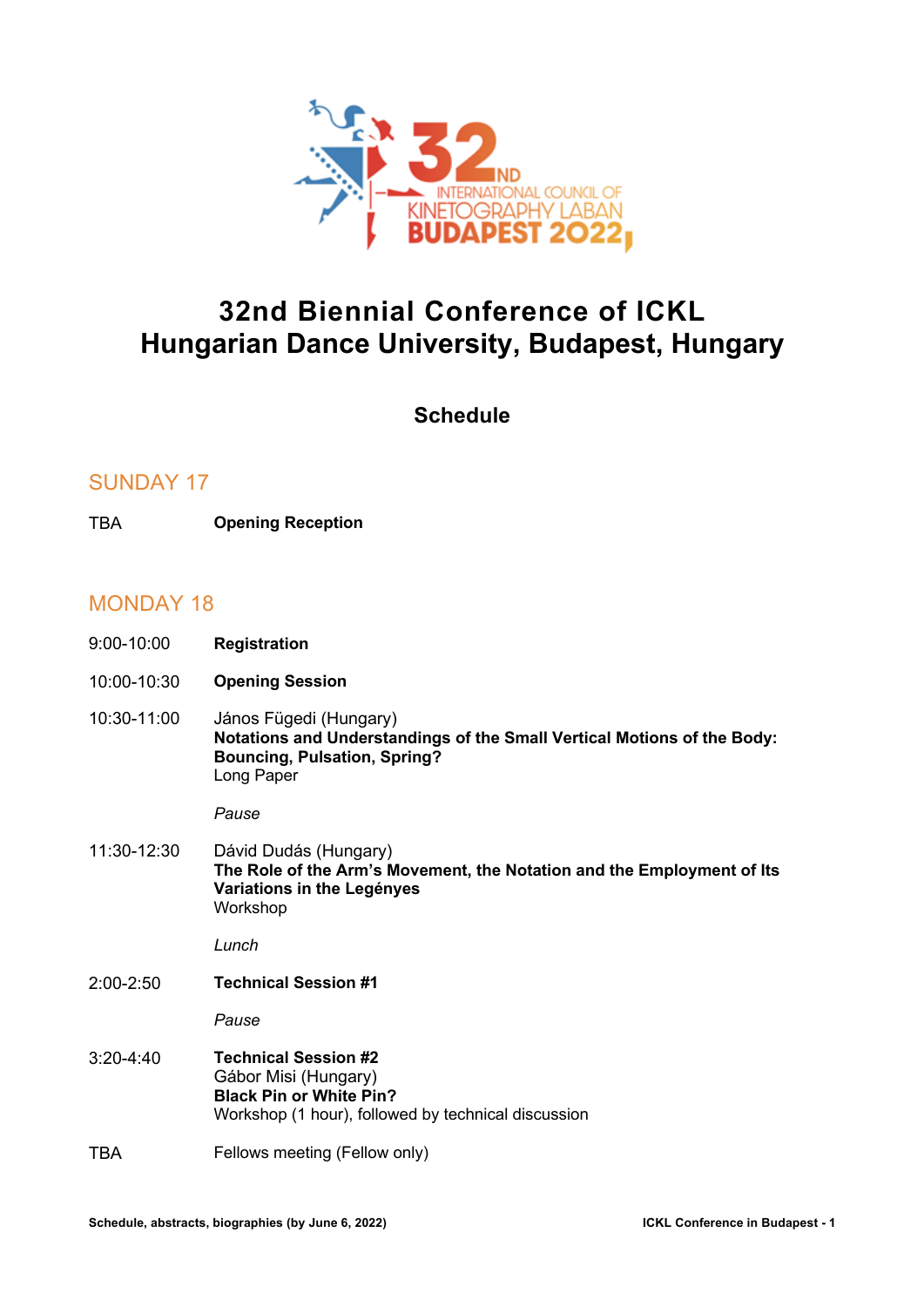## TUESDAY 19

| 9:20-10:50    | Zsuzsanna Teodóra Márkli (Hungary)<br>Orthographic Changes of Laban Kinetography in Hungary<br><b>Short Paper</b>                                                                                           |
|---------------|-------------------------------------------------------------------------------------------------------------------------------------------------------------------------------------------------------------|
|               | Dániel Horváth-May (Hungary)<br>Decoding a Dance: The Requirement of Applying Kinetography for Dance<br>Analysis through the Example by a Peasant Dancer<br>Long Paper                                      |
|               | Kyung-Eun Shim (Korea)<br>The Kineto-Cartography Embodied in Traditional Rites of Islanders:<br>Focusing on the Jangjwa-RI Dangjae Rituals of Wando Island, Jeollanam-<br>Do in Korea<br><b>Short Paper</b> |
|               | Léa Bonnaud-Deborde (France)<br>Re-Discovering an Oral Tradition Dance Culture through Dance Scores<br><b>Short Paper</b>                                                                                   |
|               | Pause                                                                                                                                                                                                       |
| 11:20-12:20   | Julie Brodie (USA) and Valda Vidzemniece (Latvia)<br>More Danči! Reading Notation of Latvian Folk Dances<br>Workshop                                                                                        |
|               | Lunch                                                                                                                                                                                                       |
| 1:50-3:00     | Béatrice Aubert-Riffard (France)<br>"Suite of dañs-tro Fisel" Heritage and Creation<br>Paper and Workshop                                                                                                   |
|               | Pause                                                                                                                                                                                                       |
| 3:30-3:50     | Gábor Szél (Hungary)<br>Relation of Positions and the Upper Body during Consecutive Changes<br>of Double Support into Opposite Directions<br><b>Short Paper</b>                                             |
| $3:50 - 5:00$ | <b>Technical Session #3</b><br>Weber, Lynne and Ferguson, Sian (USA)<br>Notating Hip Hop Dance and the Way symbols are Being Used to<br><b>Represent this Complex Style of Movement</b>                     |
| TBA           | <b>Dance concert</b>                                                                                                                                                                                        |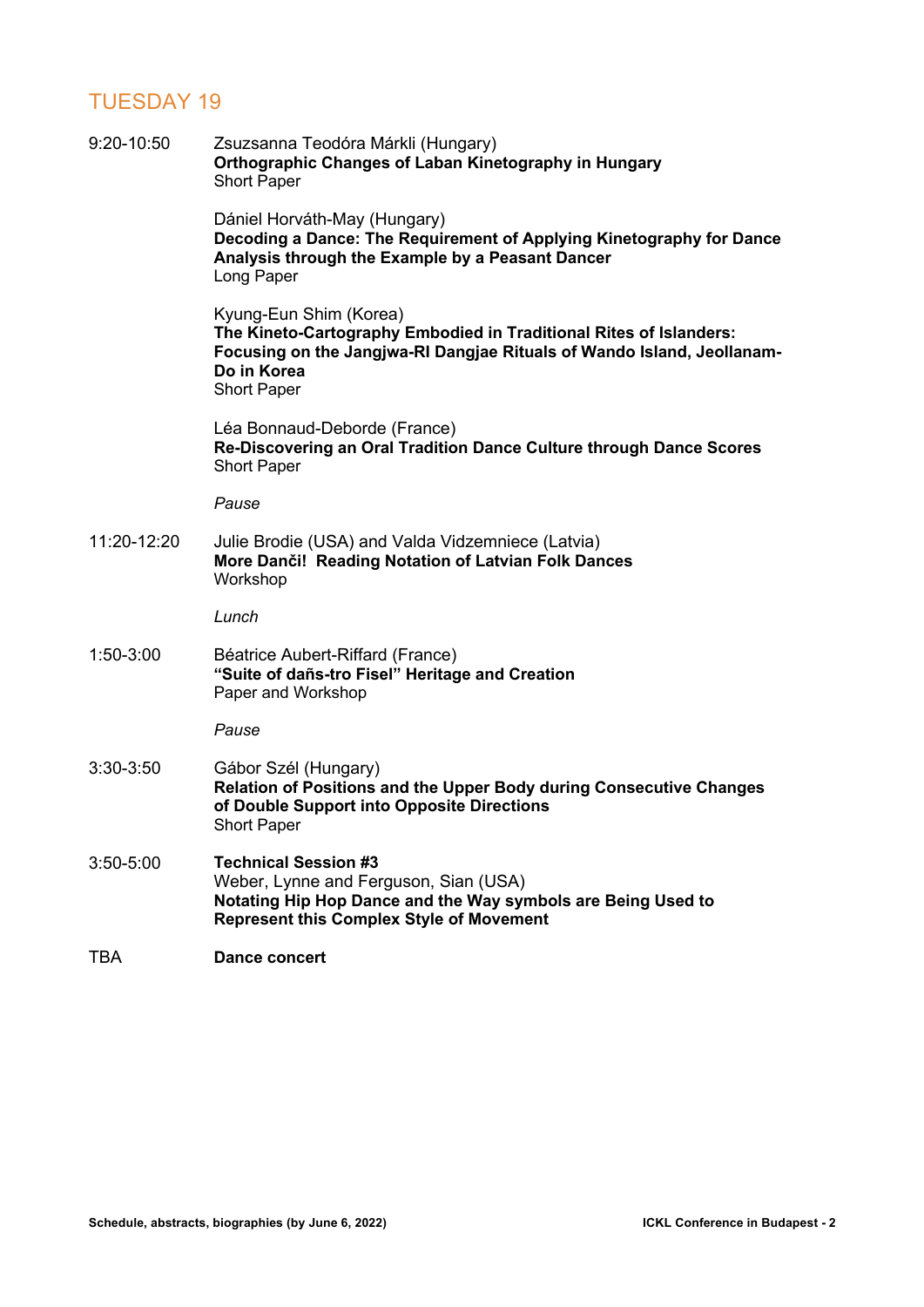## WEDNESDAY 20

| 9:20-10:50  | Elliot Mercer, Julie Brodie (USA)<br>Yvonne Rainer's Trio A as an Evolving Artifact: Memory, Notation, and<br>Pedagogy<br>Long Paper                      |
|-------------|-----------------------------------------------------------------------------------------------------------------------------------------------------------|
|             | Lou Forster (France)<br>From Kinetography Laban to Minimalism: Lucinda Childs' Evolution in<br><b>Dance Literacy (1953-1978)</b><br>Long Paper            |
|             | Foteini Papadopoulou (Greece/Germany)<br>Movement Journals/Moving Journals: Looking Back at a Year of<br>Journaling with Kinetography Laban<br>Long Paper |
|             | Pause                                                                                                                                                     |
| 11:20-12:20 | Hannah Russ (USA)<br>"The Partisan" Solo: Learning the Part from Score<br>Workshop                                                                        |
|             | Lunch                                                                                                                                                     |
| $1:50-3:00$ | <b>Technical Session #4</b><br>Cottin, Raphaël (France)<br><b>Updating Secret Turn Sign</b>                                                               |
|             | Pause                                                                                                                                                     |
| $3:30-4:10$ | Ambre Emory-Maier, Mara Frazier, Valarie Williams (USA)<br>A Look at the Collaborative Process of DaNCe2U #mentalhealth<br>Panel and Workshop             |
| 4:20-5:00   | <b>In Memoriam</b>                                                                                                                                        |
| <b>TBA</b>  | Board meeting (Board members only)                                                                                                                        |
| TBA         | <b>Music Concert</b>                                                                                                                                      |

## THURSDAY 21

TBA, all day **Cultural Outing to Visegrád**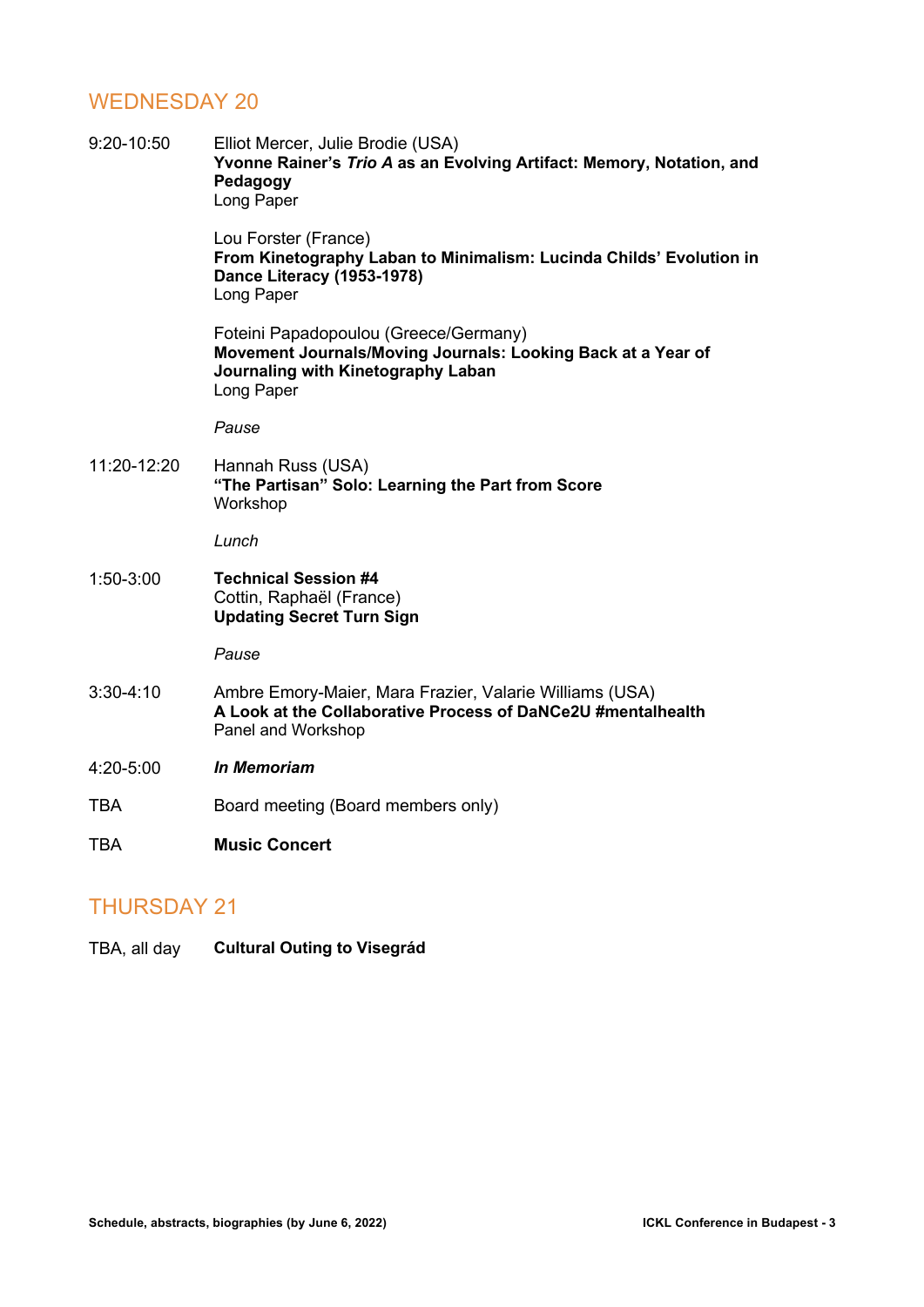## FRIDAY 22

| 9:20-11:00  | Henrik Kovács (Hungary)<br>Where Is the Forward? Empirical Research on the Body Scheme from the<br><b>Perspective of Laban Kinetography</b><br><b>Short Paper</b>                                          |
|-------------|------------------------------------------------------------------------------------------------------------------------------------------------------------------------------------------------------------|
|             | Sinibaldo De Rosa (Italy/UK)<br>Movement Notation, Performance and Positionality: An Ethnographer's<br><b>Perspective</b><br>Long Paper                                                                    |
|             | Natalie Diggins (Australia)<br>The Saiidi Project: Using Language of Dance to Observe, Learn, Create<br>and Perform Saiidi<br><b>Short Paper</b>                                                           |
|             | Vesna Bajić Stojiljković (Slovenia/Serbia)<br>Application of Kinetography Laban in Defining the Terminology for<br>Dance Education and Folk Dance Practice in Serbia<br>Long Paper                         |
|             | Pause                                                                                                                                                                                                      |
| 11:30-12:30 | Raymundo Ruiz González and María del Carmen Correa Beltrán, (Mexico)<br>From the Mother Earth Zapata Was Born. Reading Excerpts from the<br><b>Birth Section of Guillermo Arriaga's Zapata</b><br>Workshop |
|             | Lunch                                                                                                                                                                                                      |
| 2:00-3:00   | Péter Lévai (Hungary)<br>Possible Interpretation Motifs and a Teaching Method of Improvisation in<br>a Hungarian Traditional Dance<br>Workshop                                                             |
|             | Pause                                                                                                                                                                                                      |
| $3:30-4:20$ | <b>Technical Session #5</b>                                                                                                                                                                                |
| <b>TBA</b>  | Fellows meeting (Fellow only)                                                                                                                                                                              |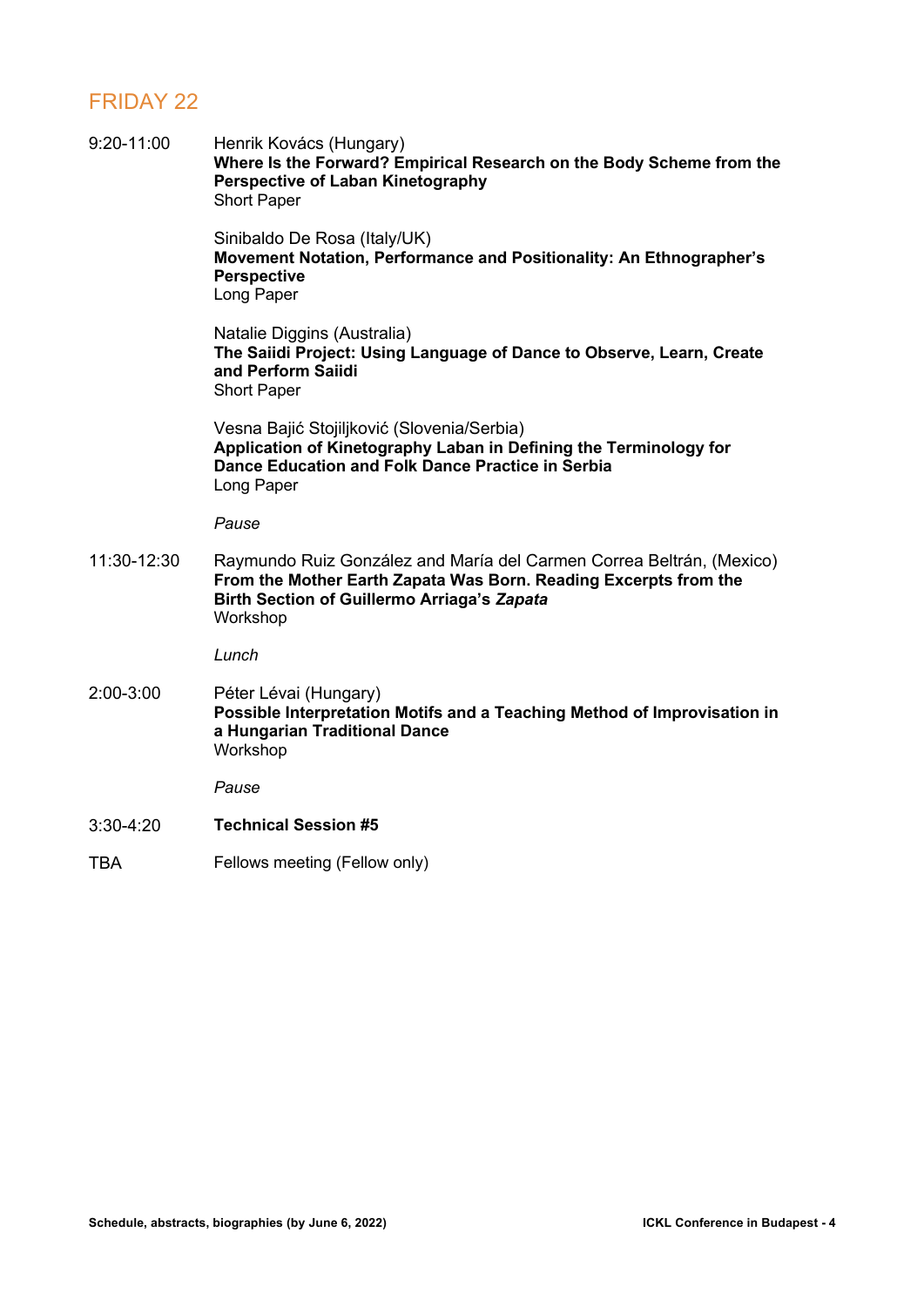## SATURDAY 23

- 9:20-10:50 **The New Activities of CNEM (France)** Ignite Talk Anna Opłocka-Perko (Poland) **The Pathway of Kinetography Laban in Poland** Long Paper Hanna Raszewska-Kursa (Poland) **Meeting with International Community. How ICKL Influenced My View of Kinetography and My Attidude Towards My Activity** Short Paper Sungu Okan (Turkey) **Looking Forward with Kinetography Laban: Studies from Turkey** Long Paper *Pause* 11:20-12:20 Machiko Sato, Ryo Hakoda, Ayana Murakami, Naoki Wake, Kazuhiro Sasabuchi, Minako Nakamura, Takeshi Oishi, Takayuki Itoh, Katsushi Ikeuchi (Japan) **Digital Reconstruction of Ballet Movements from Dance Scores: A Focus on Stepanov's Music Note System and Labanotation** Long Paper Mara Frazier and Isabel Brandt (USA) **Digital Librarianship with Dance Notation Scores** Long Paper *Lunch* 1:50-3:00 **General Meeting** (all members)
- TBA **Closing Dinner**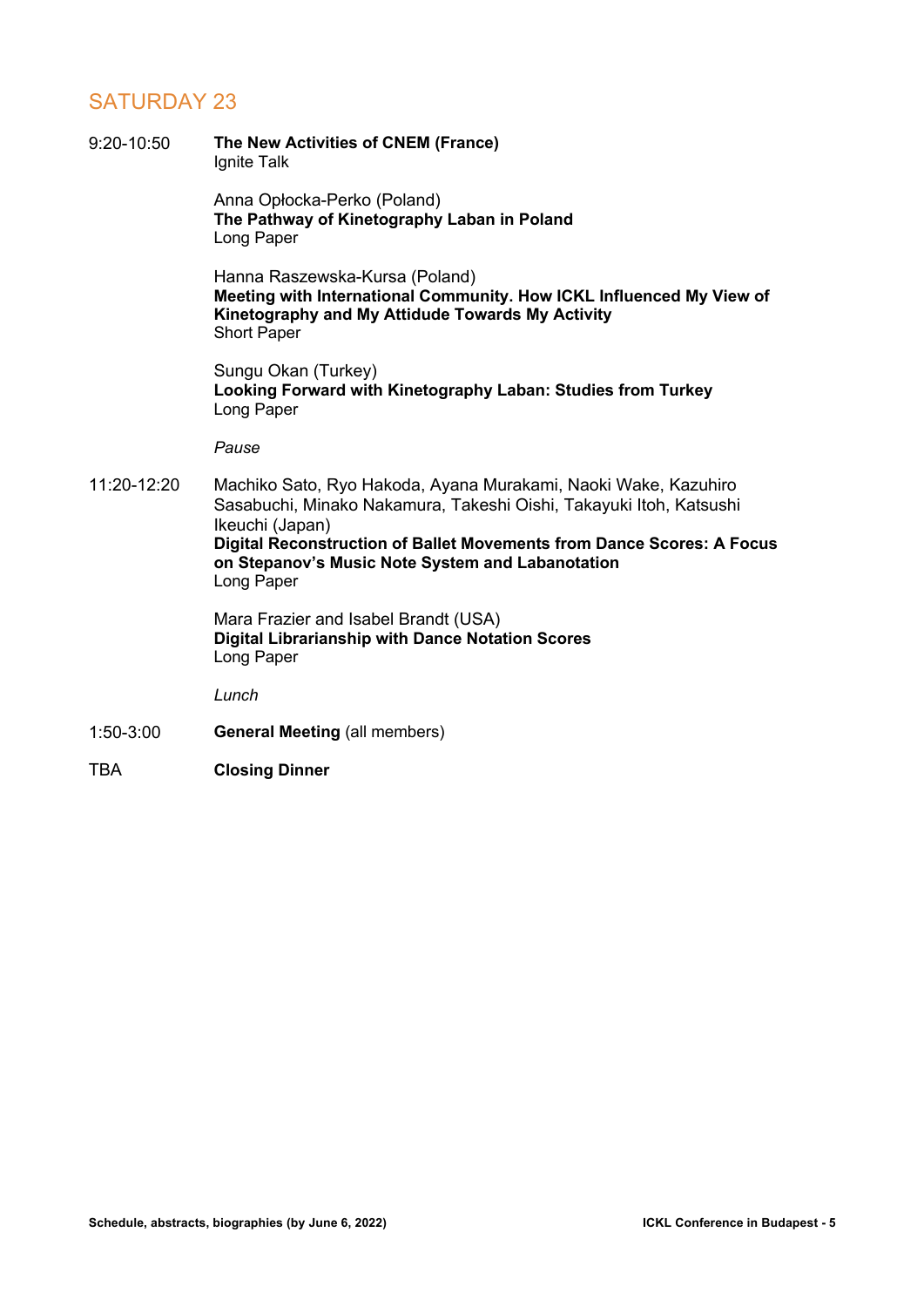## **Abstracts**

## MONDAY 18

János Fügedi (Hungary) **Notations and Understandings of the Small Vertical Motions of the Body: Bouncing, Pulsation, Spring?** Long Paper

A characteristic movement feature of traditional dances—perhaps only of traditional dances among the wide variety of dance genres—is a constant, metric change of the vertical level of the center of weight united in an opposite movement pair, small in range, which usually adopts to the pulse of the accompanying music. In most of the cases, the vertical change is a result of the resilient flexing and extending the supporting legs; a special class of vertical pulsation is performed by the flexion and extension of the ankle joint alone (without the participation of the knee and hip joint), while the dancer is supporting at a level higher than the whole foot.

The proposed presentation surveys and discusses how the literature of movement analysis of the Laban kinetography investigates the subject matter introduced above. All the sources characterized the movement performed by the multiply joints of leg as a dynamic one; Albrecht Knust and Ann Hutchinson Guest called it "bouncing," Mária Szentpál referred to it as "spring." Attention is called that even if there are occasions when "bouncing" is resembling unsupported movements (jumps), all the sources discussed them while the body was constantly supported—either in stance or during steps.

One of the greatest difficulties of comprehending the offered analyses and notation of movements by the investigated literature is that there is no visual source identified—supposedly due to technical capabilities of the age. Comprehension of analysis and the proper reconstruction of notation are based on preliminary knowledge of the movement phenomenon in question.

The presentation aims to call attention to the need of clear representation of movement when discussed as subject of notation. It will present video examples on the special movement characteristics discussed in the abovementioned sources completed with the observations and analysis by non-kinetographer dance analysts. Problems of notating the movement phenomena are going to be discussed as well.

#### Dávid Dudás (Hungary) **The Role of the Arm's Movement, the Notation and the Employment of Its Variations in the Legényes** Workshop

During notating of the original Hungarian folk dances, the notators payed little attention to notating the movements of arms. However, when analyzing the archived film recordings, it can be noticed that some dancers not only accompany legs movements with their arms to maintain balance, but also perform essential independent movements sequences during the dance. When the *legényes*, the most developed form of Hungarian solo male dances is analyzed, it becomes evident that certain arm movement sequences accompanying the movement of the legs return consistently, often in varying rhythm. The planned workshop will present the problems of recognizing, identifying, and notating the arm movements of an outstanding original dancer with some focus on methodological solutions for teaching parts of the legs and arms simultaneously.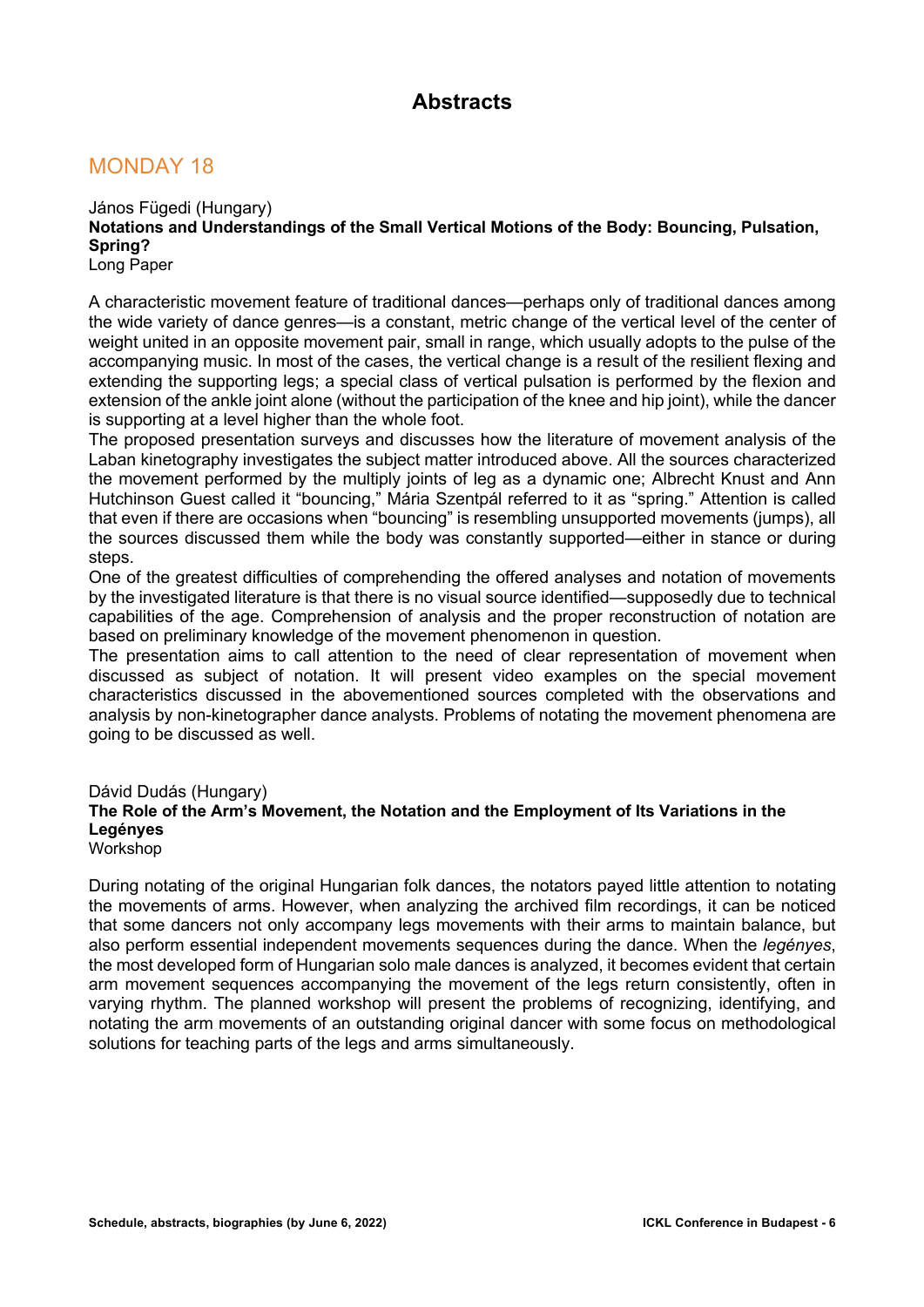#### Gábor Misi (Hungary) **Black Pin or White Pin?** Workshop

The session presents the different approaches to indicate feet positions and the possible meaning of the black and the white pin sets shortly.

After this some notation riddles are given for notators to examine how to notate certain foot positions or steps. Which pin should be applied to draw the simplest kinetogram in Kinetography Laban/Labanotation. Black pin or white pin?

## TUESDAY 19

#### Zsuzsanna Teodóra Márkli (Hungary) **Orthographic Changes of Laban Kinetography in Hungary** Short Paper

Several indications of Kinetography Laban/Labanotation have changed during the development of the system. Kinetography reached Hungary comparatively early after its announcement in 1928. By 1938, it appeared in Olga Szentpál's modern dance school, where it was used and taught by 1939 and scores created in 1941. The presentation first reviews the kinetographic signs applied in a scores of a complete choreography created by Mária Szentpál, daughter of Olga Szentpál, which were used when the complete and correct symbol system of Kinetography Laban was not yet known in Hungary. Mária Szentpál, published a continuously renewed series of notation textbooks between 1955 and 1971 and followed the introduced changes by ICKL. The presentation reviews the orthographic changes published by Szentpál in her final series of *Táncjelírás* (Dance Notation). The changes will be interpreted theoretically and examples displayed as appeared in the Appendix. The dates of the introduction of changes are also included in Szentpál's volume. They show that Szentpál introduced the new signs in accord with the biennial ICKL conferences. Beyond signs changed only once, there were indications changed several times over the years. Most of the changes introduced by Szentpál can be attributed to the year 1956. This is presumably due to the fact that Knust published his volume *Abriss der Kinetographie Laban* in 1956. Szentpál certainly had access to this publication in some way in 1956.

Due to the size of the material, changes represented only in Szentpál's first volume will be discussed. The presentation represents the beginning of a larger work, the aim of which is to assess the changes in the use of Hungarian kinetography and to make the early remarks understandable.

#### Dániel Horváth-May (Hungary) **Decoding a Dance: The Requirement of Applying Kinetography for Dance Analysis through the Example by a Peasant Dancer** Long Paper

The goal of the presentation is to show the indispensable necessity of using kinetography in dance analysis through a case study of the dances by the outstanding peasant dancer Márton 'Kántor' Tamás (1936-2017) from the Transylvanian village Szék. In the analysis, twelve separate recordings of the dancer will be investigated, which represent four different dance types. During the presentation, these improvised dances will be analyzed, then the dances of the same type compared with each other. The next step will be the comparison of all twelve dance processes. As dances are analyzed this way, conclusions can be drawn on the structure of dances and their motifs. It is important to emphasize that only the use of kinetography makes it possible to investigate in great detail the structure of the motifs themselves. The presentation will reveal a way to experiment with creating motifs and dances that correspond to the internal rules by which Márton Tamás built up his dances. By the method mentioned above, the analyst can "decode" the dance and create new dances representing the dancer's original approach, which preserves the creative background, while the results still appear as new performances.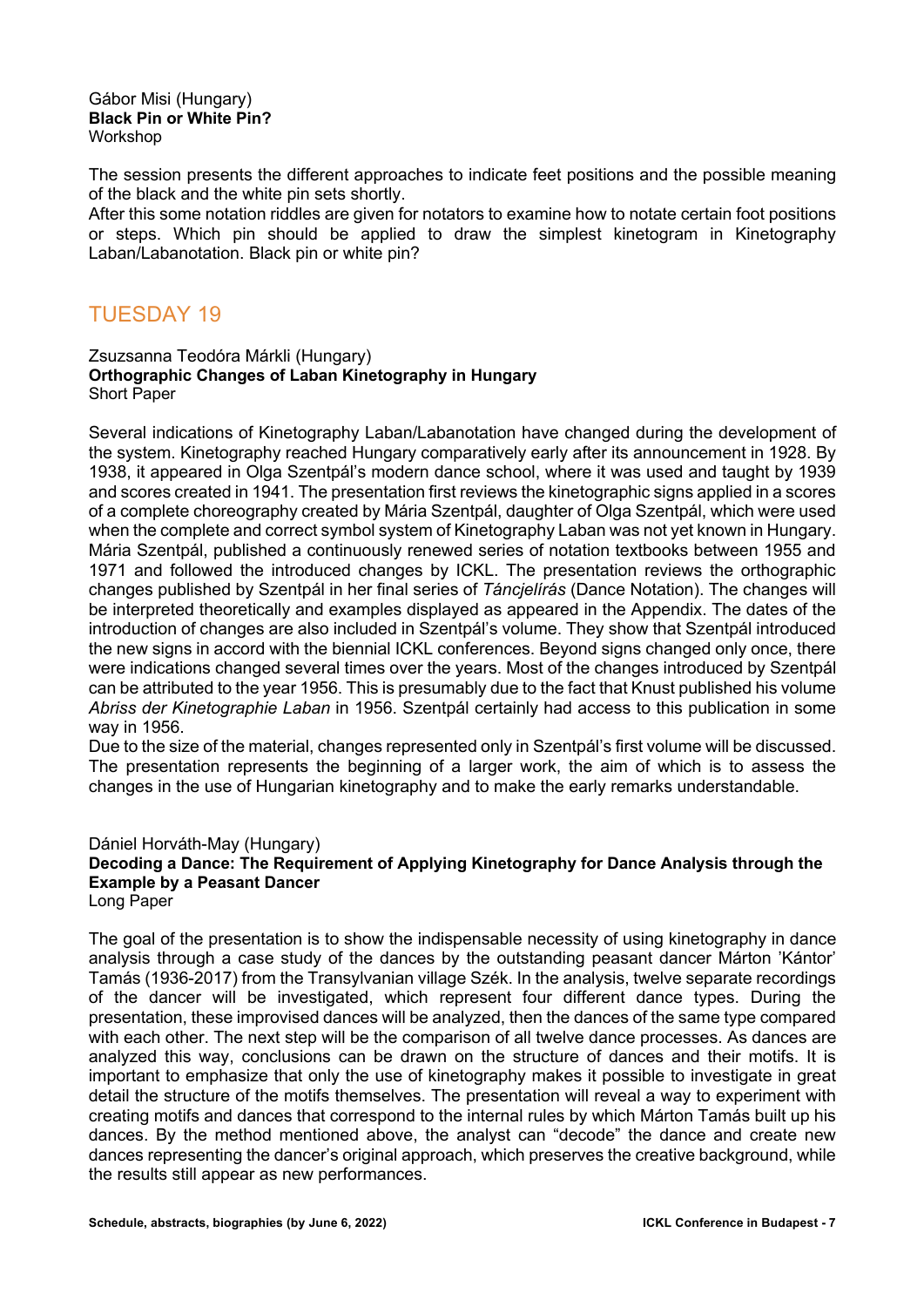### Kyung-Eun Shim (Korea)

### **The Kineto-Cartography Embodied in Traditional Rites of Islanders: Focusing on the Jangjwa-RI Dangjae Rituals of Wando Island, Jeollanam-Do in Korea** Short Paper

The purpose of this study is to seek to explore the semantic system contained in it by exploring the interrelationship between body and environment, by using gestures accompanying rituals Jangjwari Dangjae as a study object. In order to do so, this study defines the concept of 'Kineto-cartography' (the combined words between Kinetography and Cartography) as the cultural geographic embodied through human bodies.

This study was conducted through literature research, field trip, and participatory observation. Through a numbers of field trips, a natural Rapport was formed with the residents of Wando Jangjwari. After obtaining their prior consent, participatory observation was carried out during the preparation period. Processing and evaluation of data collected in the form of field journals, photographs, gesture transcription, transcripts, and video recordings were all carried out in two stages. The first step was to analyze the layered structure of the entire process of the ritual through video protocol analysis and to analyze symbolic gestures by Kinetography Laban. In the second stage, the constituent factors of the Jangjwa-ri Dangjae in Wando were explored according to the conceptual kinetocartography formed as a result of the first step of the study. At this ICKL conference, I will only report the results of the first step.

As a result of the first stage of the analysis, the observation of Jangjwa-ri Dangjae areas was categorized into large, medium, and small. The major categories are ground, gesture, body, and group. The ground(터Teo) was divided into village, island(장도Jangdo) and road. The gesture was

now classified into percussion music (풍물치기Punmulchigi), perform ancestral rites, and sharing

food (음복Eumbok). The body(몸mom) was divided into movement and posture. The last, group activity was divided into grouping in single or in double formation, in circular shape or in freestyle. The sub-elements of middle categories were divided into each sub-class derived from 55 detailed activities that constitute the Jangjwa-ri dangae. Then, through Kinetography Laban's motion analysis, the first symbolic gesture was found to be 'drumming'(풍물치기Punmulchigi), which is another form of strong human will of life. The second gesture is to express worship and was found to be in the form of 'bowing down', 'burning prayer papers and blowing them into the air'. The third gesture was 'squat down and eat' which means to describe a good rest after a long labor of ritual and the fourth symbolic gesture was 'moving in group' which means to describe symbiotic life.

Through this study, we come to realize that the space of everyday life can be transformed into an ecological space where the body and the environment are closely working together. Based on the kineto-cartography via the examples of Jangjwa-ri Dangjae residents, it was possible to examine the cultural value and artistic potential of the ecological performance of the body.

#### Léa Bonnaud-Deborde (France) **Re-Discovering an Oral Tradition Dance Culture through Dance Scores** Short Paper

In this short paper, I want to present how I re-discovered the traditional dance culture of my home region thanks to dance scores.The aforementioned region is the Poitou, in west-central France; it is composed of the Vienne, Deux-Sèvres and Vendée areas, but does not exist as an administrative region anymore. The dancing tradition was being lost during the  $20<sup>th</sup>$  century, but from the '60s, campaigns by various groups of people were held to collect memories of music and dances from elders. These interviews were documented through tape recordings and sometimes video recordings, and can be found in the *CERDO*, the documentation centre of the *UPCP-Métive* organisation.

In 2019, as I was researching dance material for a new dance piece about transmission, my mother gave me "score-like" reminder cards of traditional Poitou dances, dating back from when she participated in dance workshop led by *UPCP-Métive* instructors. Until then, I had very little interest in these dances, but the fact that these cards could be linked to a dance notation was very appealing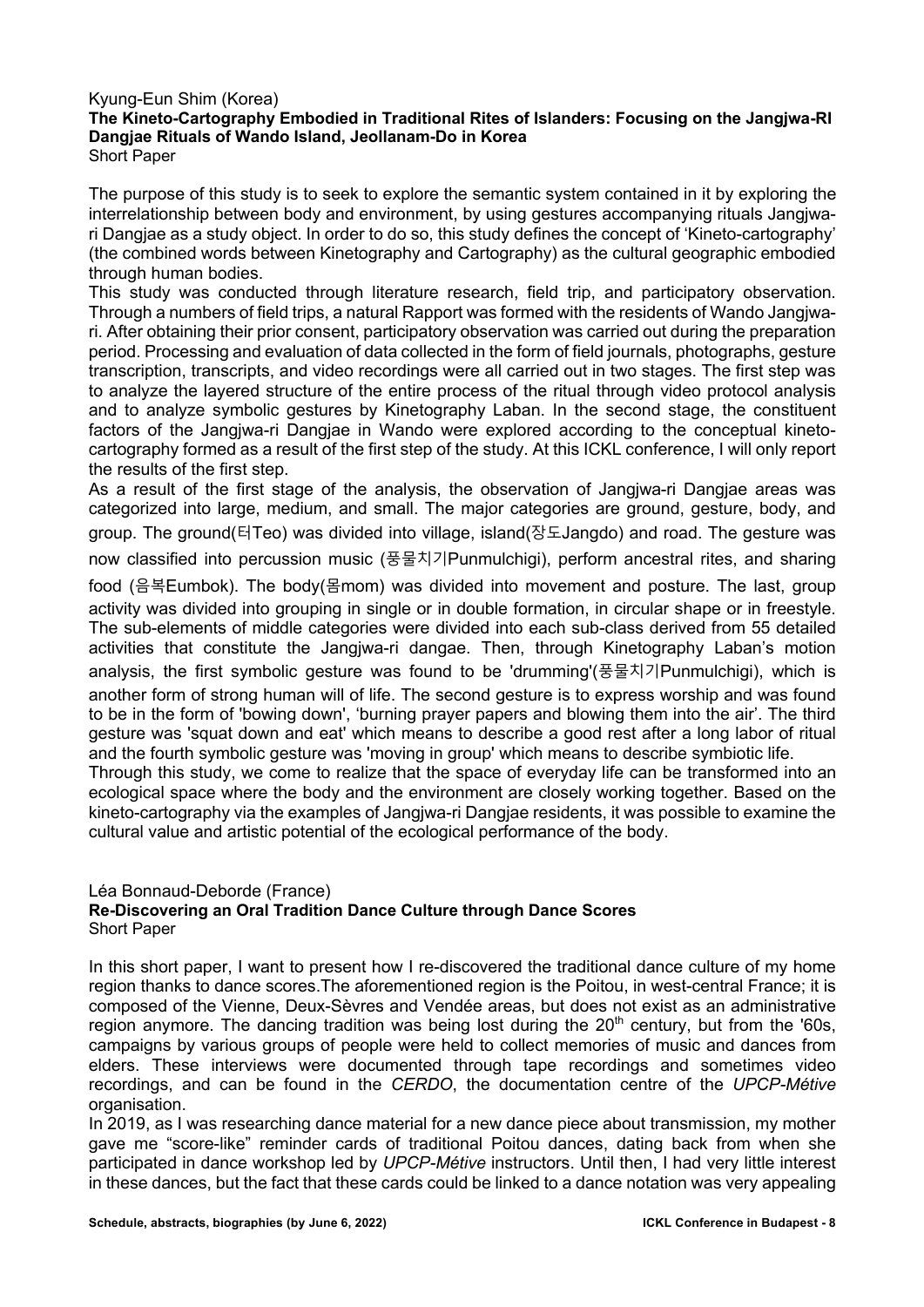to me. I started deciphering them; the notation was more a codification than an analysis, but these gaps in notation were opportunities for creation, which could be taken quite far from the original dances.

However, these gaps in notation were also quite frustrating, and I had only found one Kinetography score by Jacqueline Challet-Haas (a *Varsovienne* dance) in the *CND* library. In November 2020, the *UPCP-Métive* offered me a short residency at the *CERDO* to research from their archives about these traditional dances. I found a set of scores by Jacqueline Challet-Haas, compiled within the Francine Lancelot collection, some of which matched the "score-like" cards I already had. My interest really grew, and these scores also became part of my source material for the piece.

Obviously, this learning process eluded the usual oral way of transmitting traditional dances, but working with the scores for the piece strengthened my wish not to use videos, pictures, nor direct transmission as sources, to avoid the pressure of images as models to reproduce during the creation process.

However, during the research residency, I met Jean-François Miniot, a researcher and instructor who once studied Kinetography with Jacqueline Challet-Haas, and who attempted to write staffs for some *Avant-deux* dances for a research essay. Although he was not satisfied with them, since he lacked some notions to fully transcribe them, he was nevertheless happy to find someone to read them. We then considered a future collaboration to write more dances in Kinetography, thus completing the circle for me, and of course contributing to developing the knowledge of these dances for everyone – even for those not interested at first.

#### Julie Brodie (USA) and Valda Vidzemniece (Latvia) **More Danči! Reading Notation of Latvian Folk Dances** Workshop

This workshop session will present continuing research on traditional Latvian folk dances and the process of recording them in Labanotation. The presentation will provide an update on the project and the perspective of Latvian dance scholar Valda Vidzemniece, as well as background information on two recently notated dances. This will be followed by readings of the two folkdances by conference participants.

Julie Brodie and Valda Vidzemniece began collaborating on researching and notating folk dances when Brodie was a 2016 Fulbright scholar in Riga, Latvia. Initial work in this field (assisted by Hannah Russ and Willow Green) led Brodie and Vidzemniece to investigate the relationship between participatory and presentational dances in Latvia, as well as the history of common Latvian folk dances. This eventually led to a methodology for determining what to notate through comparing contemporary participatory and presentational versions of dances with notes and other archival materials from ethnomusicological and ethnochoreological expeditions and primary source material. While many variations of the dances and the lyrics are described and recorded for some of the most popular dances, Brodie and Vidzemniece look for consistencies over time and place to determine what gives a dance its unique character and what should be included in the notation (Brodie et al.).

This workshop session will introduce two well-known Latvian folk dances, *Sudmaliņas* and *Pērkoņdeja*. *Sudmaliņas* is one of the most popular folkdances in Latvia (Lasmane 108). The Rinka and Ošs version of *Sudmaliņas* published in 1934 is quite complete, lacking only a few specifics, such as a description of the partner hold and a definition of round polka (17-19). Lasmane's interpretation of *Sudmaliņas* is based on Rinka and Ošs' description, but adds details that make this latest interpretation of the dance useful for notation purposes (108-110). Similarly, Lasmane provides a clear and more thorough description of *Pērkoņdeja* (50) based on the 1938 version published by J. Stumbris (11). Both of these dances present the recurring question of whether to notate the most complete version of the dance as described in credible source material, or the best known and most popular version of the dance. Vidzemniece and Brodie will describe some of the questions and solutions that were made with regard to *Sudmaliņas* and *Pērkoņdeja*. ICKL participants will then be invited to share in the "danči" experience, reading the notated versions of each dance.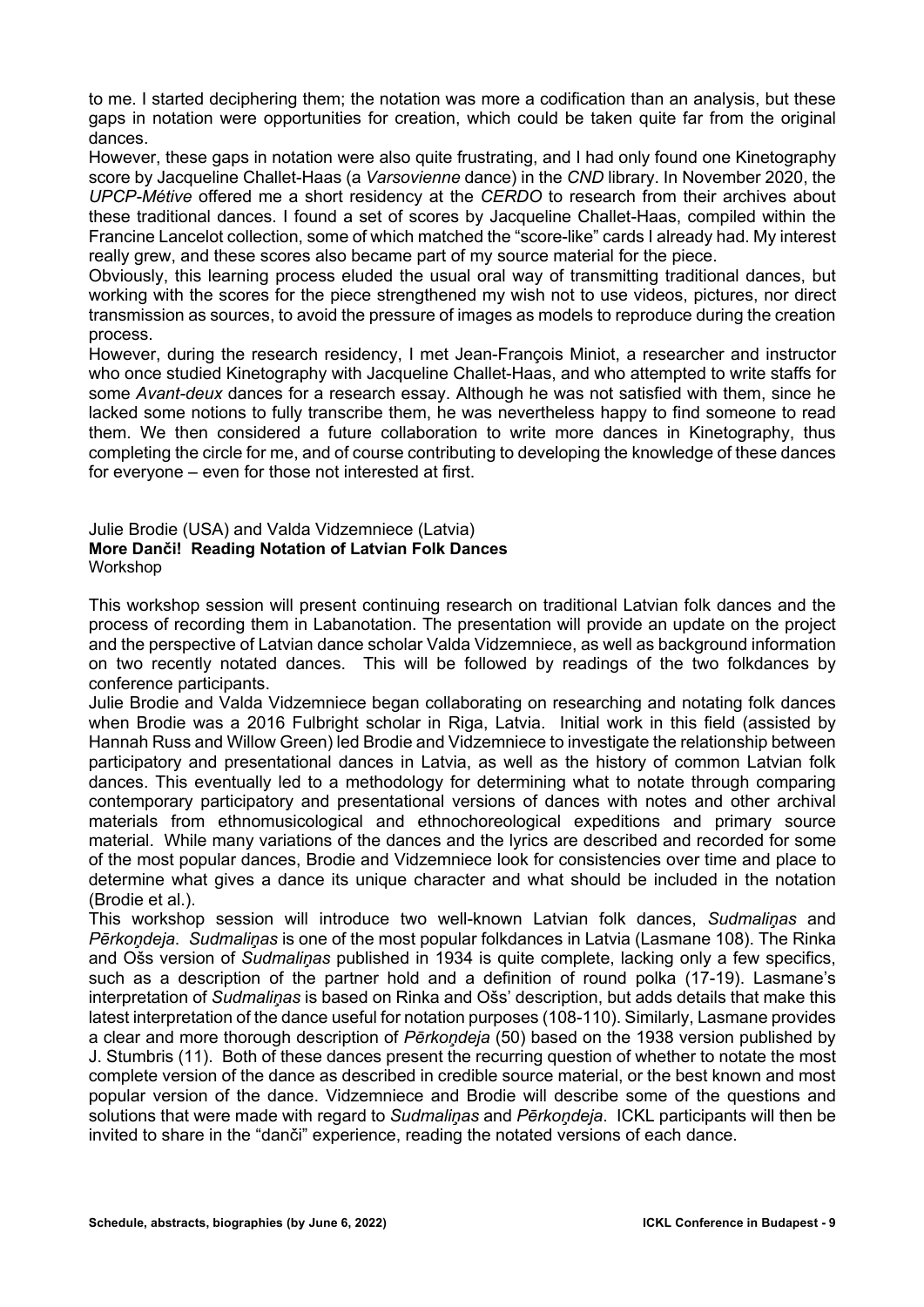#### Béatrice Aubert-Riffard (France) **"Suite of dañs-tro Fisel" Heritage and Creation**  Paper and Workshop

Since 2017 and my installation in the French Brittany country, I came in touch with a traditional folk dance group called Ensemble des Arts et Traditions Populaires du Léon, Bleuniadur. I immediately saw the richness of this style of dance, a heritage recognized in the world of traditional French dance. From that moment I went regularly to attend rehearsals and workshops given by the group to familiarize myself with the different dances of this region. From taking notes to taking work videos, the desire has come to propose to write a dance. The encounter with Fabrice David, ethnochoreologist specialed in French Brittany terroir was decisive.

In French, very few traditional dances have been written in kinetography Laban: just some dances, still practiced in the villages or in specific courses; often short and repetitive, easy to memorize and perform by everyone. But no real choreography! Bleuniadur is a traditional ballet, created 40 years ago and whose dancers are considered amateurs, because it is not their job. However their level is worthy of a professional group. The choice to write a Fisel dance suite was made by mutual agreement with Fabrice David, the choreographer Anthony Prigent and the Bleuniadur group.

The dañs-tro Fisel has been the subject of research since the 1950s. This dance is part of the closedchain gavotte family, practiced in Fisel country, in central Lower French Brittany. It is a dance still strongly implanted in Breton culture and its town of origin Rostronen, which hosts every year, the last weekend of August since 1972, a festival which honors this dance as well as a dance competition dedicated to it. It is a three-part dance (round - ball - round) in which the single 8-beat step is repeated endlessly. It is also called "in 4 and 5", subdivision of the step on beats 4 and 5 of the dance formula. It is a very lively and technically demanding dance. His style is characterized by the lifting of the foot under the buttock, in a dry and elastic movement, performed by the boys.

The choreographer used the danced material of the Fisel style to create a choreography, which can be qualified as contemporary, and to stage the different facets of this dance. The result is a 5mn 30 choreography for 16 dancers: 8 men and 8 women.

I will explain the process of creating this score, the difficulties encountered in the analysis of the steps, as well as the rhythmic analysis. I will also tell you about the complex architecture of the score as well as the use of group movements.

Paper to be followed by a workshop.

#### Gábor Szél (Hungary) **Relation of Positions and the Upper Body during Consecutive Changes of Double Support into Opposite Directions** Short Paper

While analyzing dances, I use kinetography as a necessary tool. I primarily analyze Hungarian and other nations' traditional dances in the Alpine-Carpathian region, mainly solo dances. For educational or creative purposes, I usually select what I find interesting, peculiar, or less known, even if their movement material is complex and difficult to interpret during the notation process. I prefer dances with movements that feature minor, fine details and I always try to notate them as correctly and precisely as I can.

If I meet some difficult notation issues, I peruse the textbook by Mária Szentpál and János Fügedi, and usually, I find the proper answer to my technical questions. However, there are times when I cannot find a satisfying solution. When it occurs, I usually experiment with creating a special solution (symbol or analytical approach), and I discuss it with my consultant. This presentation investigates a problem that seems requiring a special discussion.

I faced the difficulty of notating consecutive springs into positions that progressed into opposite directions. In these cases, the middle of the dancer's position deviates from the central line of the dancer's upper body. The position may vary as the dancer formulates it, but the upper body stays in place, which may be the result of the speed of the spring. As a matter of fact, it can be notated a partial weight position but I have difficulties to reproduce the leaning but still uphold, spatially static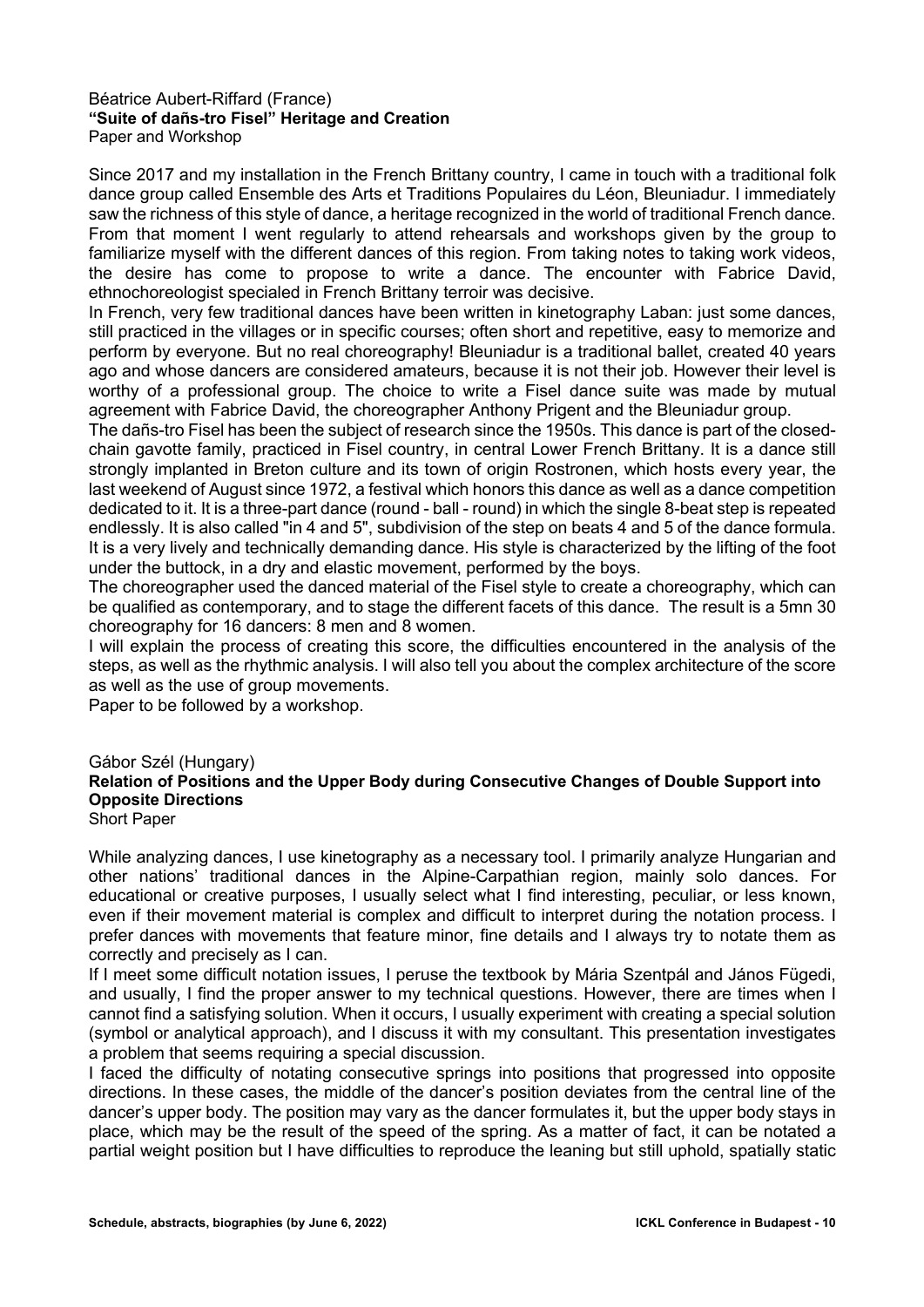character of the upper body. The presentation illustrates the problem in moving pictures and introduces notation possibilities for discussion.

### WEDNESDAY 20

#### Elliot Mercer, Julie Brodie (USA) **Yvonne Rainer's** *Trio A* **as an Evolving Artifact: Memory, Notation, and Pedagogy** Long Paper

This long paper presents Elliot Mercer and Julie Brodie's research on Yvonne Rainer's *Trio A* (1966) and its 2003 Labanotation score, including their discoveries of what in the score remains consistent, what necessitates modification, and what could be supplemented with ancillary materials to address persistent inaccuracies that appear in stagings of this dance from notation. The presentation will include historical context for Rainer's dance and the original notation; contrasts between first-hand experiences of coaching from score versus embodied knowledge; and examples of coaching materials from approved transmitters of Rainer's dances.

Initially presented as *The Mind is a Muscle, Part 1* at Judson Memorial Church, *Trio A* is an influential postmodern work that has been widely performed, assuming myriad forms. Breaking from the traditional organization of dance choreography, *Trio A* presents a series of uninterrupted, unpredictable actions performed with a "task-oriented" aesthetic. Dramatic gestures, virtuosity, and audience interaction are replaced with pedestrian movements and averted gaze, producing a spectatorial experience of neutral detachment. In 2003 Melanie Clarke and Joukje Kolff notated *Trio A* as it was taught by Rainer in a workshop at Greenwich Dance Agency.

In 2019, Brodie staged the dance from Labanotation, setting the work on three dancers at Kenyon College. The staging from score was then coached by two of Rainer's "transmitters," dancers who are entrusted with maintaining the quality of the piece. This coaching process with Elliot Mercer and Sara Wookey revealed subtle shifts in the dance and its coaching process that have appeared over time, showing differences between the version that was notated, the version that Wookey learned from Rainer in 2010, and the version Mercer inherited from Rainer's senior-most transmitter, Pat Catterson, in 2014. This collaborative research project also revealed the ways staging this dance from score differed from staging it from embodied memory, suggesting the need for expanded ancillary materials in the score to more fully encompass Rainer's intention for how the dance is to be learned and understood by performers.

In their research, Brodie and Mercer argue that the choreographic particularities of *Trio A* necessitate a creative reexamination of the types of information included in the score that cannot be documented through the notation alone. Addressing this may suggest considerations for compiling scores for other postmodern dance works. Mercer and Brodie have permission from Clarke and Kolff to create appendices that capture changes in the piece and to include coaching tools utilized by Rainer's transmitters. The variations will be referenced by the date each transmitter learned the dance: *Trio A* 2010 (Wookey's version) and *Trio A* 2014 (Mercer's version). Rainer and Catterson were also engaged in the research process to address questions of choreographic specificity, and their reflections will create further layers in the score document. In this way, the score can become a historical record of "acceptable" versions of the dance that have been vetted by Rainer herself, while also preserving the evolution of *Trio A*'s coaching methodologies.

#### Lou Forster (France) **From Kinetography Laban to Minimalism: Lucinda Childs' Evolution in Dance Literacy (1953- 1978)** Long Paper

Among the most significant influences that shaped Lucinda Childs as an artist, stands the four years where she studied at the Hanya Holm School of Dance between 1955 and 1959. Overshadowed by her involvement with the Judson Dance Theater (1961-1964) and the subsequent development of Minimalism (1968-1973), those formative years among the German diaspora established in New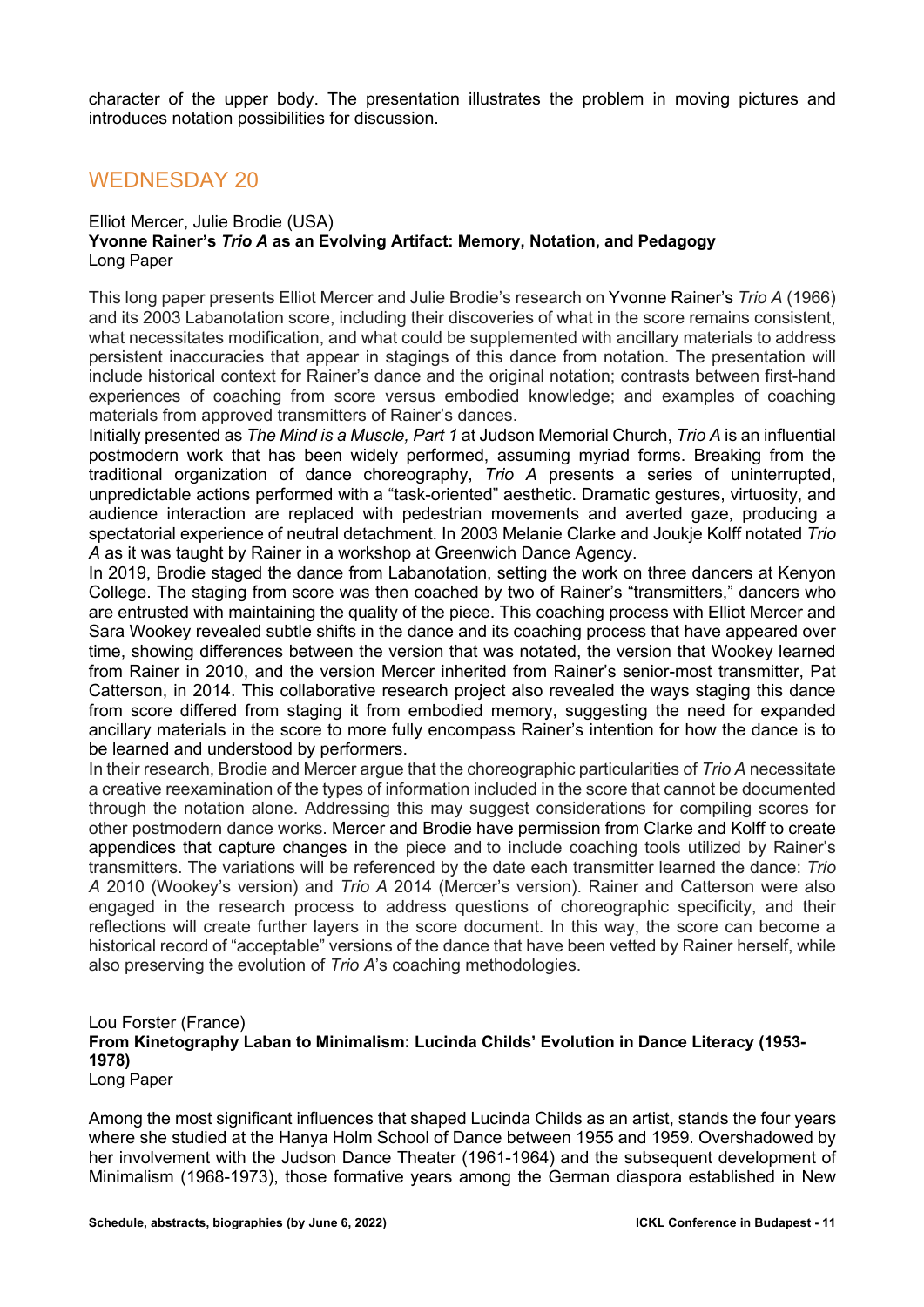York City since the 1930's, distinguished her from most of her fellow postmodern choreographers such as Trisha Brown, Steve Paxton, or Yvonne Rainer. Based on a cache of newly available archival documents in Lucinda Childs papers at the Centre national de la danse, and the Hanya Holm papers at the New York Public Library for the Performing Arts, I will argue that her early acquittance with Kinetography Laban taught in Holm's school, shaped her understanding of dance technique and literacy. When she started hiring professional dancers in the framework of her dance company at the beginning of the 1970's to choreograph her first group pieces, she relied on this labano-wigmanian background in order to organize the collaborative work between dancers and herself. She didn't employ Labanotation as such, but floor plans that mapped the movement of the group. She retained from Kinetography the way the page orientates the dancers' body with the score in one's hands, the time flow organized vertically, and the cut-outs that allow the manipulation of the signs. In this respect, track drawings not only accompanied the development of Childs' Minimalism implementing repetition, and seriality in order to organize found movements. Literacy provided Childs with a method to analyze, submit, and embody pedestrian dance vocabularies. Investigating Childs' complex relation with Kinetography Laban reveals the longstanding development of dance practices beyond generations and areas. My argument will rely on the material analysis of the archival documents; participant observation with the company, and Laban Kinetography; interviews with the dancers, and the choreographer.

### Foteini Papadopoulou (Greece/Germany) **Movement Journals/Moving Journals: Looking Back at a Year of Journaling with Kinetography Laban**

Long Paper

From the 1<sup>st</sup> January until the 31<sup>st</sup> December 2020 I was coming up with two movements each day: one of them was to be notated in Kinetography Laban (the "movement to notate" of each day) and the other was to be kept alive by recalling and practising, foregoing usual memory aids of the dance practice, such as video recordings, descriptive notes, and/or sketches (the "movement to remember" of each day). The material generated at the end of the project: 366 short scores and a composition consisting of 366 parts. 732 movements in a year, whereas the more important outcome of this process is not the movements themselves, but rather the awareness and knowledge generated, the new creative perspectives that emerged, all the doubting and the searching for answers to questions, e.g. "Is movement enough?", and "What matters to me most in/about movement?" as well as all the various balancing acts: between being consistent and reacting to creative impulses; between the two movement strings, the movements to notate on one hand and the movements to remember on the other and how they also fought each other for my attention and often pragmatically my time; between how much is too much and how little is too little in my score and in accordance to the scope and purpose of the experiment. The subtitle of the project, a research/experiment in "processes of transforming and practices of remembering movement" turned into a research/experiment in "processes of transforming and practices of remembering" as the boarders of life and task were implicitly fluid – that fluidity being conceived as part of the experiment: Observing the impact of the task on the everyday and the impact of the everyday on the task.

After presenting the specificities of the experiment, what is was and what is wasn´t (about), as well as the rules according to which I generated the movement material, this paper will offer insight into the challenges as well as observations, realisations, and even - I will dare to say - revelations, of the intense process of a full year´s commitment to a twofold task. In particular, this paper will examine my journey with kinetography through the 366 days of the experiment itself as well as aftewards during the post-processing phase. At the example of scores from various days representative of the spectrum of approaches throughout the year, I will elaborate on the issues I dealt with and how I dealt with, and on how this project at times became a journey of self-discovery rather than a notation project – or maybe exactly because it was one. "What shall the movement of the day be?" was what I asked myself 732 times in 2020, while I was each and every day anew reconnecting with what it is I do and why and redefining what it is I do and why.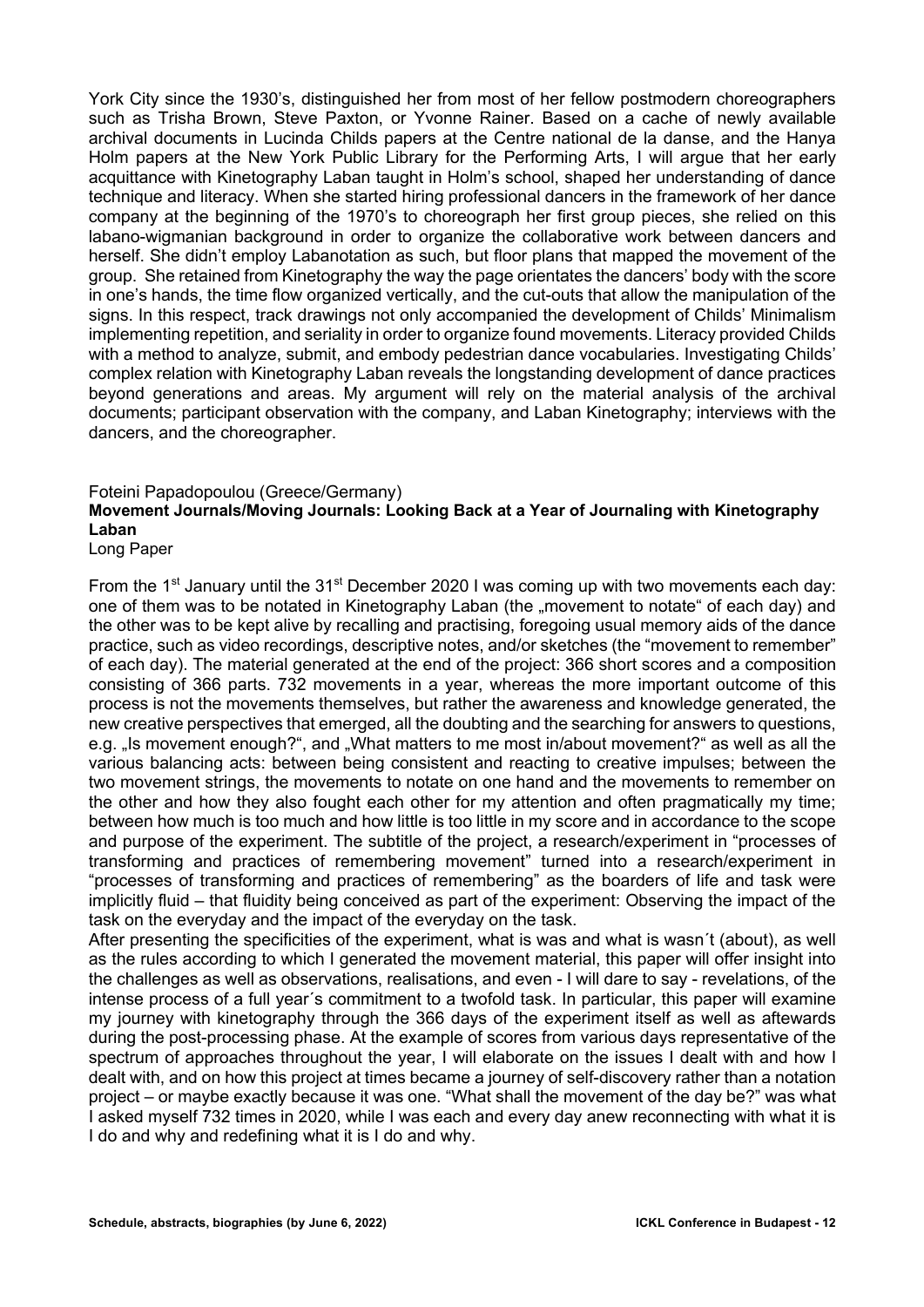#### Hannah Russ (USA) **"The Partisan" Solo: Learning the Part from Score** Workshop

This workshop will allow participants to partake in the process of learning an excerpt of a historical dance piece from Labanotation score. The session will include a short presentation on Russ' experience learning "The Partisan" solo from score for a collaborative project with Ann Hutchinson Guest, followed by a reading and embodiment of the score.

In the fall of 2019, Guest invited Russ to collaborate on a dance archeology presentation for the 2020 National Dance Education Organization (NDEO) Conference that would cover the famous 1932 ballet *The Green Table* by Kurt Jooss. For the presentation, Guest lectured on the history and artistic significance of the work and its score and Russ performed and taught an excerpt of "The Partisan" solo, learned from the score. For Russ, taking on this role signified much more than a performance. On one hand, it was an opportunity to explore and share the enriching process of learning movement from a Labanotation score and embodying a piece of history, and on the other, it was an opportunity to contribute to the growth of the dance education community.

Due to the impact of the Covid-19 virus, the bulk of the score learning process and presentation collaboration occurred under the restrictions of quarantine and virtual communication. The 2020 NDEO conference was also restricted to virtual access, providing a challenging, yet fruitful experience. Such circumstances brought into question the feasibility of remote dance conferences, the benefits of providing access to a potentially broader range of participants, and in particular, the advantages of Labanotation in facilitating movement and educational projects remotely.

In this session, Russ will explore the importance of Labanotation as a means through which one can embody historical movement as well as the technical benefits of theoretical conceptualization of movement through scores. She will also detail the particular advantages of this notation system in times of extreme isolation as we have seen over the past year. Finally, she will share this experience with others through a guided reading and movement session.

#### Ambre Emory-Maier, Mara Frazier, Valarie Williams (USA) **A Look at the Collaborative Process of DaNCe2U #mentalhealth**  Panel and Workshop

The Ohio State University, a land-grant institution in the United States, addresses global challenges as they relate to current goals and world relevance. Restagings of 20<sup>th</sup> Century Western theatrical dance masterworks documented in Labanotation provide a means to address these societal issues. Starting in 2019, BalletMet, OSUDance, The Ohio State University Libraries, and international dance companies/trusts created a three-year partnership focused on professionalizing OSUDance students. We collaborated with BalletMet, The George Balanchine Trust, Martha Graham Dance Center, and the Conservatoire National Superier de Musique et Danse, Paris, France. We sought funding from multiple sources and began a process that put dance at the forefront for bringing about difficult conversations. OSU and BalletMet2 dancers collaboratively performed and toured historic dance works to OSU's regional campuses, community venues, and OSU dancers traveled to Paris, France to perform.

DaNCe2U #mentalhealth focused on excerpts from two 20th Century Western theatrical choreographic masterworks: the ballet *The Four Temperaments* by George Balanchine with scores by Mary Corey and Ann Hutchinson and the American modern dance *Rooms* by American-Jewish choreographer Anna Sokolow with score by Ray Cook. DaNCe2U #mentalhealth toured throughout the state of Ohio fostering discussion about mental health and its stigma through performances, panels, and lecture-demonstrations of Sokolow's *Rooms* from 1954 Balanchine's *The Four Temperaments* from 1946. The performances served as the vehicle for a mental health panel afterwards whose purpose facilitated awareness and provided resources particular to distinct areas throughout the state for those who experience mental health challenges. DaNCe2u #peaceandstrife built on our project from 2019-20. Dreaming about returning to the studio after the pandemic and responding to the global political polarization, we focused on Martha Graham's *Steps in the*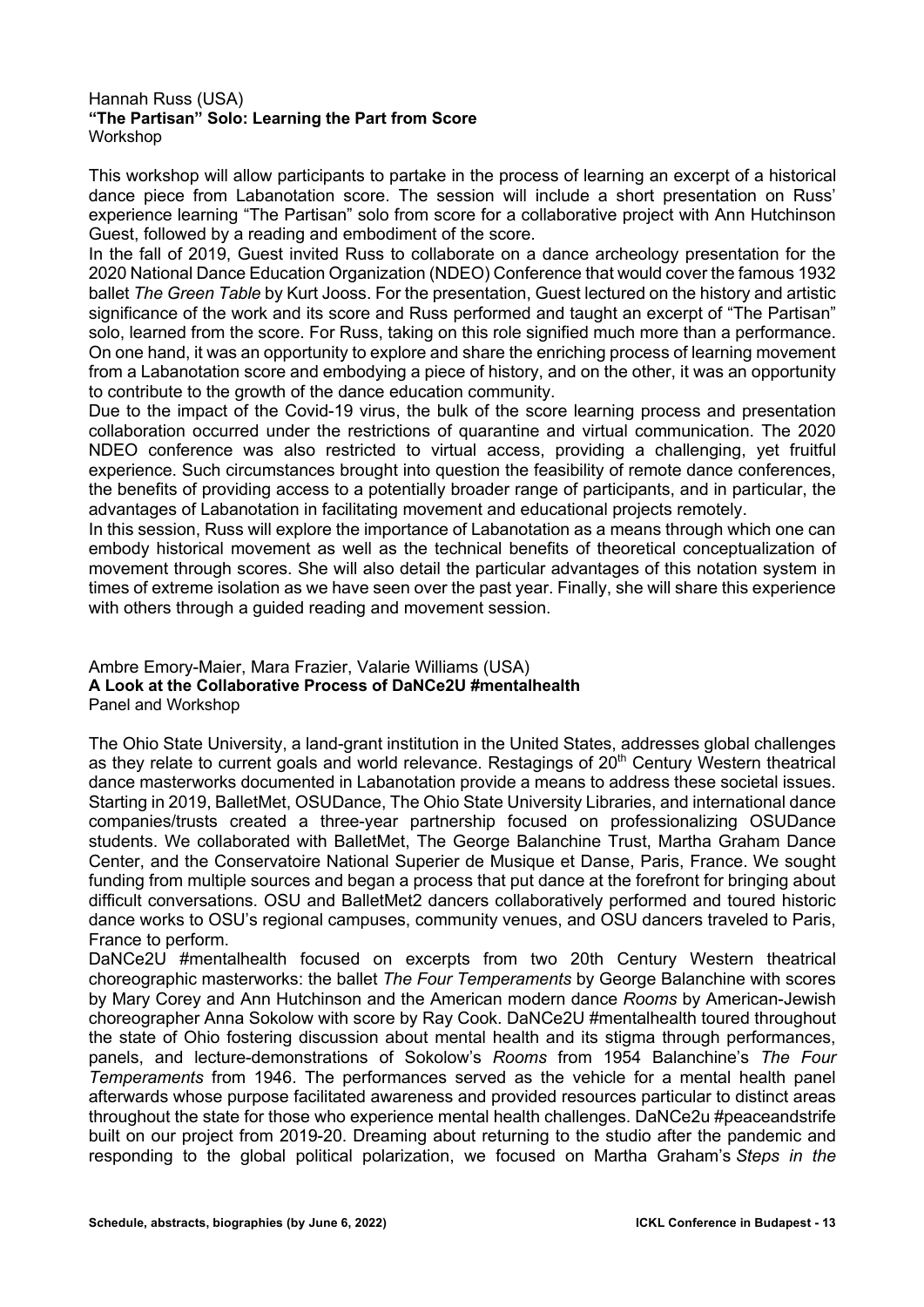*Street,* from her 1936 work *Chronicle* notated by Ray Cook in 2004. The work had not been restaged from score, and thus our charge included checking the score.

We propose a panel that discusses the resources we utilized, how we built on previous relationships with George Balanchine Trust, Anna Sokolow Foundation, and the Martha Graham Dance Company and our desire to intertwine professional dancers and academic dancers, whose ages and life goals are similar and achieved through different pathways. We also will discuss how we worked with the dancers to elicit the individual themes from the dances and provide distinct instances from the Labanotation scores. We will read several small examples from the scores. We will discuss what the ICKL participants discover by performing the movements from the scores and relate that to DaNCe2U's overall outcome and meaning of the project.

## FRIDAY 22

#### Henrik Kovács (Hungary)

**Where Is the Forward? Empirical Research on the Body Scheme from the Perspective of Laban Kinetography**

Short Paper

In my paper, I present an empirical study of dancers' body scheme perception. After reviewing the psychological literature, the relevant chapters of the basic works of Laban kinetography (Albrecht Knust, Ann Hutchinson Guest and Mária Szentpál) are presented.

The aim of the experiment is to map the participants' forward middle and place high sense. During the study, I ask participants in different body positions for arm gestures in the directions defined above. After evaluation, the practices recorded on the moving image are analyzed by statistical methods. I involve more than 100 participants in Hungarian folk dance for children, young people and adults. When designing the sample, I also strive for the diversity of the participants' characteristics related to dance (number of years spent in folk dance, professional or amateur form, whether s/he studied Laban kinetography, etc.).

Before compiling the final set of exercises, I test the developed tasks on a small sample. Based on the experience, I finalize the series of exercises that I record during the personal meeting with the participants. If the epidemic situation does not allow for a face-to-face meeting, I will collect the data online.

My assumption is that there is a body scheme born with us in which the sense of direction is unchanged. The results are expected to assist practitioners of Laban kinetography in developing methodologies that make the system easier to understand for beginner Laban kinetography students.

#### Sinibaldo De Rosa (Italy/UK)

#### **Movement Notation, Performance and Positionality: An Ethnographer's Perspective** Long Paper

Competence in the Kinetography Laban and other Laban-derived methods became critical in the development of my ethnographic research on movement in contemporary staged adaptations of Alevi *semah*s. Through Kinetography, I documented some of the most recurring kinetic forms of the *semah* that I learned by examining relevant literature as well as during ethnographic fieldwork in various ritual, civic and artistic contexts in Turkey and Western Europe between 2009 and 2018. Notating some of these recurring forms made me more receptive to the ways they were altered, reinterpreted and transgressed in professional staged performances over the last three decades.

More than only assessing the benefits and the limits of applying Laban-methods to approach a ritual body movement system and its adaptations on the stage, in this paper I wish to reflect on how the use of notation influenced my perception and understanding of the topic examined. To start, I relate how my recourse to the Kinetography as ethnographic tool was informed by a scrutiny of how the *semah*s had been transmitted and documented on paper in the past. To acquire a broader perspective, I thus tried to gain an awareness of the presence of movement notation systems in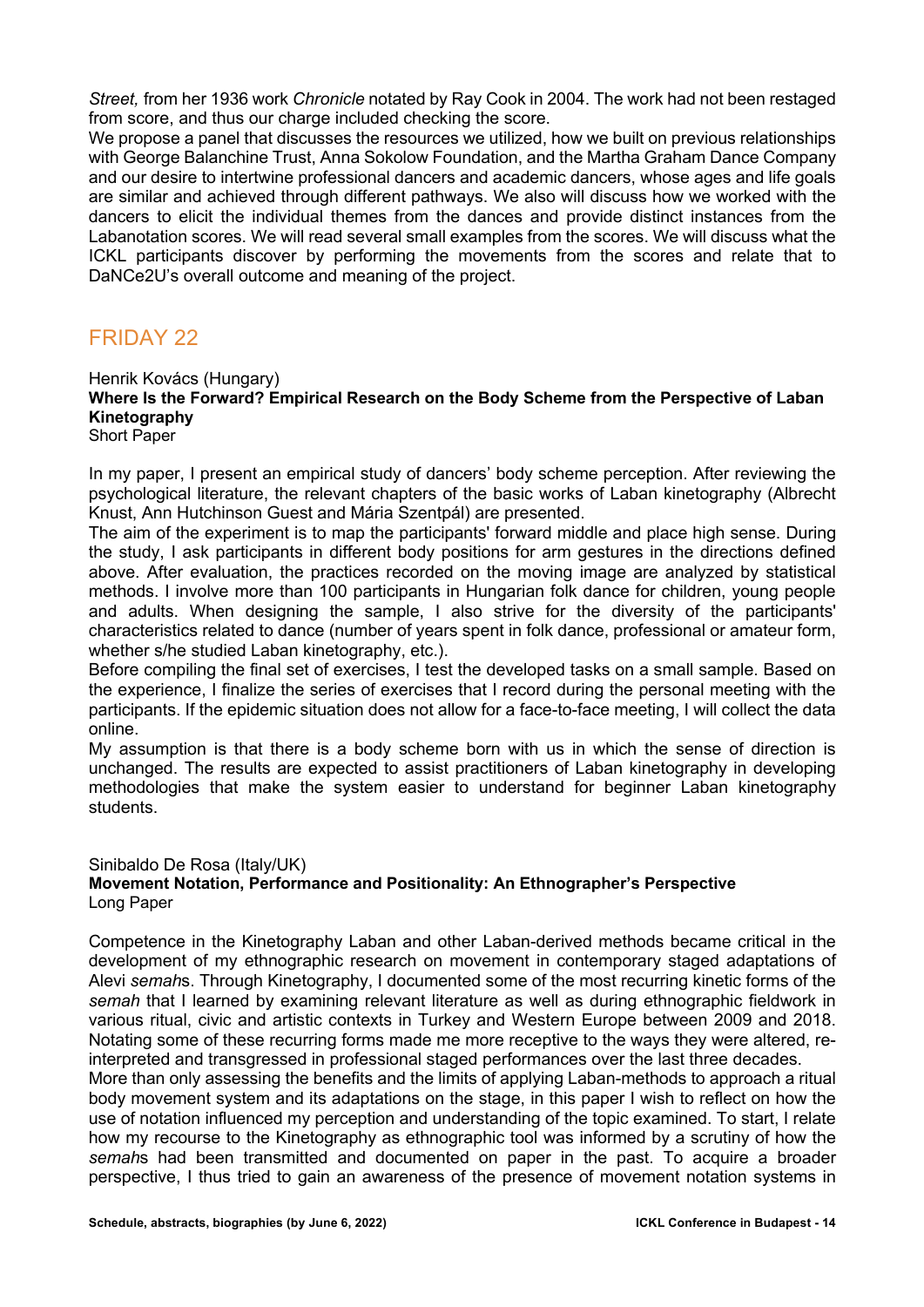Middle Eastern, Central Asian and more specifically in Turkish and Alevi contexts, and questioned how different national dance traditions and anthropologies made use of them. Finally, my approach was self-reflective in the sense that it has been attentive to the performative effects that notation had as a methodological strategy during fieldwork research. In fact, together with my learning of playing the *bağlama* (a long-necked lute that has a devotional significance in Alevi cultures), being able to 'kinetographize' the *semah*s allowed me to perform a convincing ethnographic posture over the many conversations I had with interlocutors and informants. In other words, my competence in notation strongly defined my positionality as a fieldwork researcher.

Accordingly, in the paper I aim at answering the following questions:

- How have the *semah*s been kinetically analysed in the past, and why?
- What strategies did I use to document the most recurring *semah* morphologies that I encountered throughout fieldwork?
- How did I perform the role of ethnographer and kinetographer during fieldwork research and how did I use notation to disseminate my research findings?

By exposing my research strategies at the intersection of studies of Dance, Anthropology and Performance and throughout different national scholarly traditions, these reflections may be useful to other scholars who may engage in 'kinetic fieldwork' and in analytical challenges akin to mine.

#### Natalie Diggins (Australia) **The Saiidi Project: Using Language of Dance to Observe, Learn, Create and Perform Saiidi** Short Paper

The Saiidi Project explored the effectiveness of using Language of Dance® to observe, learn, create, and perform Saiidi, a folkloric style of Egyptian dance. Over the course of six weeks, participants were introduced to nine Language of Dance® concepts. I enlisted the help of artists Vanessa of Cairo and Yasser Yani. They created a series of videos discussing the history and cultural context of the dance, as well as presenting a choreography. Local participants attended six, two-hour workshops in a studio. Intrastate, interstate, and international participants joined via separate, live, online workshops.

The movement concepts covered were Change of Support and Travelling; Direction; Springs, Accents and Dynamics; Rotation and Relating; Extension and Flexion; finishing with creating a score. Each fortnight the participants prepared a new section of choreography, ready to bring along on the Saturday to apply the concepts to.

My aim was to create a safe and nurturing learning environment as there was a wide range of participants coming together for this project. I used weekly reflections as a way to monitor progress, and a collaborative learning approach to foster a more complete understanding of the content as a group. It was important to me that my participants felt comfortable sharing, taking risks, and experimenting.

I used the cycles of LoD Literacy Processes and Six Basic Language Skills to successfully scaffold and map my project. I found the processes helpful as the framework was clear and easy to work with, which translated to clearly outlined experiences for the participants.

For example, the participants were invited to engage in two notating activities. The first one was just notating the big movement concepts they saw in the first 30 secs of Vanessa's Saiidi performance. The second notating exercise involved the participants creating their own simple score, performing it, and then exchanging scores with another group, who then performed it back to the class.

The participants finished the six weeks with another way of looking at movement, and an ability to identify big movement concepts both in and out of the dance context, which was deemed helpful. The majority of the participants, fifteen of whom wish to continue their exploration of Language of Dance®, were excited by the comprehensive pedagogical system that links the somatic to the analytical equally. The symbolic aspect of notation was seen as breakthrough for some. The big movement concepts were clear, accessible, and engaging to a wide range of people in the community. It gave them the courage to be selective and to stick with it. It's structure and content helps one focus with a clear intent.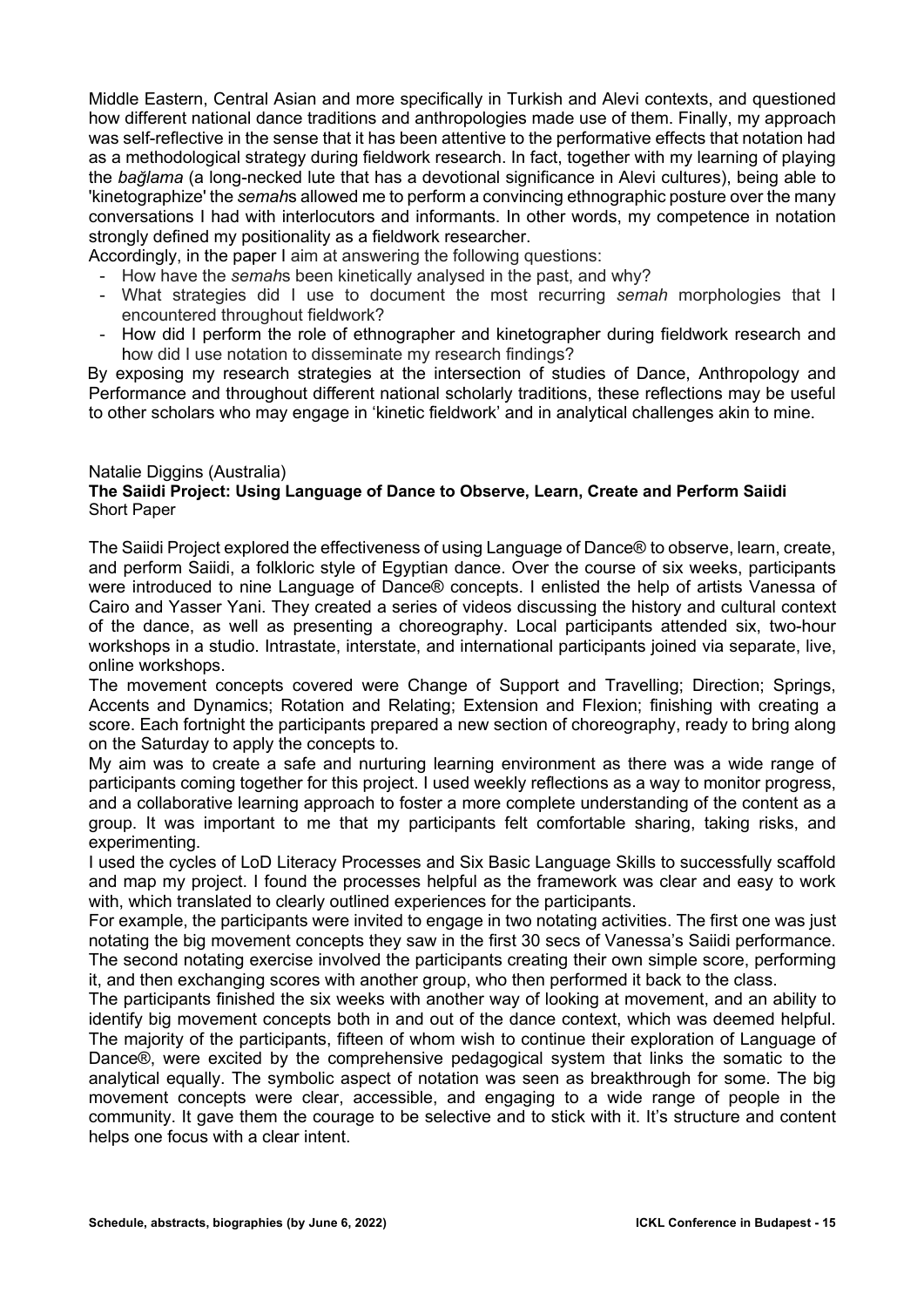For the field of movement literacy, my project has the capacity to underscore Language of Dance® as a useful tool to provide inroads to understanding other forms of movement, such as those from non-Western cultures.

Vesna Bajić Stojiljković (Slovenia/Serbia)

### **Application of Kinetography Laban in Defining the Terminology for Dance Education and Folk Dance Practice in Serbia**

Long Paper

Foundation of terminology for dance education and folk dance practice in Serbia has been laid in the ethnochoreological research of sisters Ljubica and Danica Janković in their first book of the comprehensive edition named *Narodne igre* (Folk Dance), published in 1934. Many followers, both in theory and in practice, have been used their terminology in dance research, education, dance practice and folk dance choreography. Until today, many different individual intepretations have been formed, which has made it very difficult to comprehend the issue of terminology as a whole.

With the establishment of the department Stage folk dance and music at the Belgrade Dance Institute, a need to redefine the terminology of Janković's sisters arose, especially for the purposes of professional dance education, dance practices (both technique and compositional process) and choreography. In the previous two years significant efforts have been made by the professional staff from that department among which there are teachers of traditional and stage folk dance, dance technique and choreography. I am the only professor who deals with Kinetography Laban and teach students from the first year of this study programme. In working on this task also students were involved.

Application of Kinetography Laban helped us to define different movement categories, derivation of movement, the moment of transferring the body weight, simultaneity of movement, retention of support, leg gestures and its different combinations, springs and its classification, etc. From the identification of the main movement categories concerning the change of support, the step and the spring, the next level was to identify dance motifs in Serbian traditional dances, to write them and define. In naming different dance elements and motifs, which was a very complex task, the most suitable word in Serbian language is used, with an aim of its easier application and understanding in current and future folk dance practice.

Redefining the terminology of Janković sisters contributed to the retention of certain terminological settings, but also to the rejection of some. Although both Janković sisters were familiar with Kinetography Laban, they did not apply it in their scholar work, nor did they deal with the phenomenology of movement in dance theory and practice. Understanding the movement through the Laban principles enabled us to build a stable system of defining and classifying movement categories, elements and dance motifs as basis formal level of dance analysis. Through few examples of motif notation I will present the actual movement research in application of Kinetography Laban in defining the terminology for dance education and dance practices in Serbia.

Raymundo Ruiz González and María del Carmen Correa Beltrán, (Mexico)

### **From the Mother Earth Zapata Was Born. Reading Excerpts from the Birth Section of Guillermo Arriaga's** *Zapata*

Workshop

*Zapata*, from Guillermo Arriaga, is considered the master piece of the Mexican modern dance heritage. Its importance relies not only in the artistic and interpretative requirements, but in dealing with topics as the class struggle, power struggle and indigenous survival though the evocation of the image of the national hero Emiliano Zapata and the allegory of the Mother Earth. Created in a nationalist athnosphere at the beginning of the 1950's, during the so called Golden Era of Mexican Modern Dance, *Zapata* continues living in the memory of the Mexican dancers, for almost 70 years, by means of oral transmission. In this workshop, we present an exceprt of the Kinetography Laban score of the Birth section, in the version staged by Arriaga for the *Compañia Nacional de Danza*  (CND) in 2003 in the commemoration of the  $50<sup>th</sup>$  anniversary of its creation, performed by Guillermo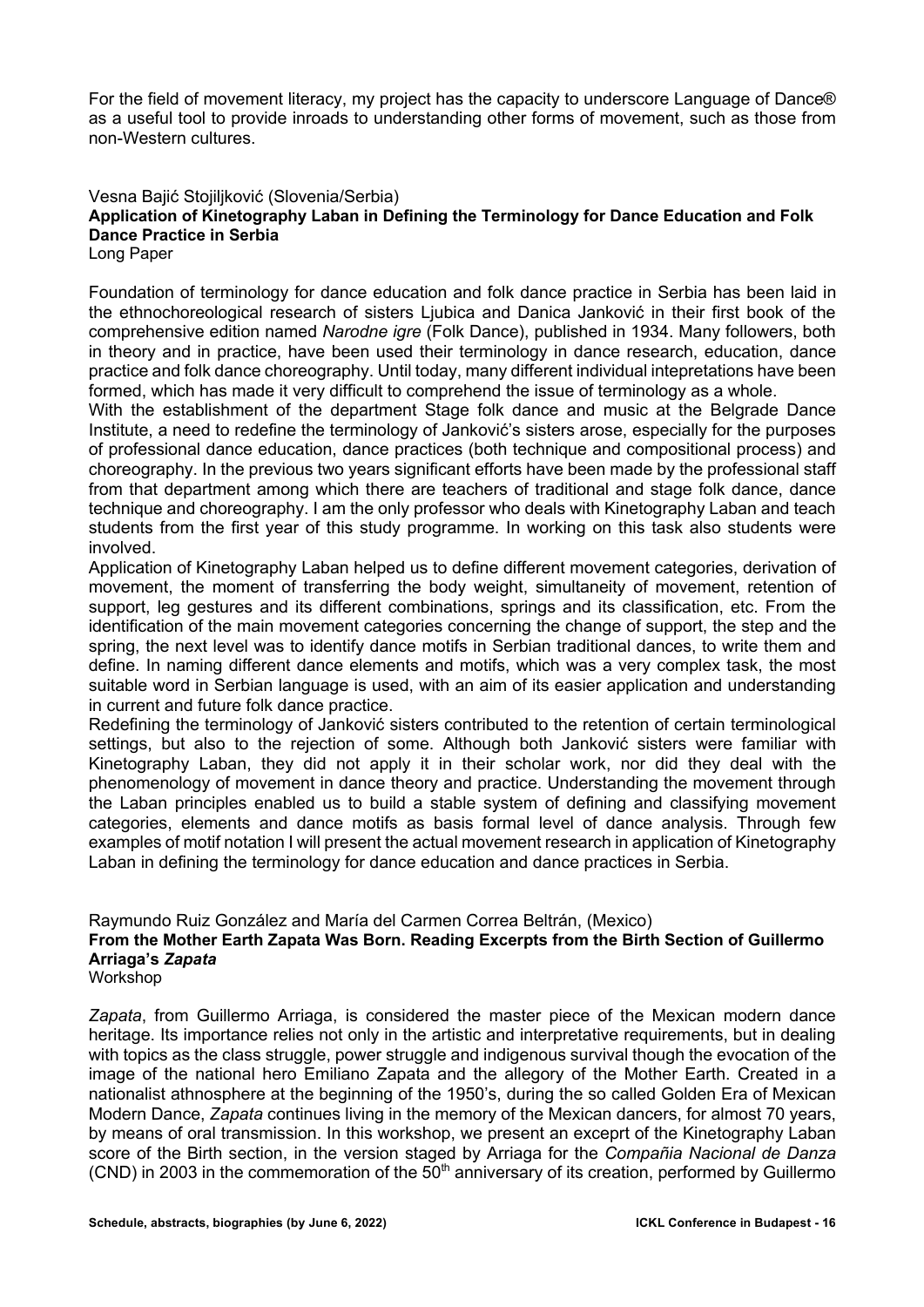Ríos in the role of Zapata and Carmen Correa in the role of Mother Earth. In a first moment, we will present a short historical introduction about the piece, the style, and the choreographer. Later, we will share the score with the participants who will be paired; and then the participants will receive feedback from the embodied knowledge of Carmen Correa. Finally, we will open the discusion to reflect on what is written in the score and how this could be improved.

### Péter Lévai (Hungary) **Possible Interpretation Motifs and a Teaching Method of Improvisation in a Hungarian Traditional Dance**

Workshop

The definition of the smallest organic unity of Hungarian folk dances, the so-called motifs, by György Martin and Ernő Pesovár has been accepted by the Hungarian community of folk dancers and the whole traditional dance movement. As a continuation of the above-mentioned research, Martin also addressed the subject improvisation in traditional dances based on the established motifs.

In the dance practice, the education of Hungarian traditional dance, its various possibilities of representation, have long been trapped in the approach that they cannot get beyond the formulation of the similarities and differences of motifs by dance type and region, and improvisation stays specific to each type of dance as defined by research. Interpretation of improvisation in the verbal and musical parts is important, although dance desires even more to explore the approach on a nonverbal basis. These are:

- 1. Variation. Variations are guided by the existing models and the rules discovered in dances managed; the individual initiative is moderate.
- 2. Creative use. It is considered the true improvisation; during improvisation, new, special, unique result is achieved from a given movement topic. Individual thought (talent, form of execution) prevails in this approach.
- 3. Fantasy. If the presentation of forms is not linked to a specific framework of a certain dance type or genre, then we can talk about fantasy.

I would like to show an example of the interaction between community dance editing and aesthetic consciousness and individual implementation possibilities through a specific type of dance.

## SATURDAY 23

### **The New Activities of CNEM (France)**

Ignite Talk

The CNEM (for Centre National d'Écriture du Mouvement en Cinétographie Laban) is a French non profit association created in 1959 in order to structure and support the very new training in Kinetography at the Ecole Supérieures d'Etudes Chorégraphiques (ESEC) in Paris. This association, led by Jacqueline Challet-Haas, was deeply active during 40 years and allowed, among other things, the creation of the French Grammaire de la notation Laban.

More or less dormant in the 2000s, this association has regained activity since 2019, under the leadership of Raphaël Cottin and Noëlle Simonet, joined since by fifteen people. This short Ignite Talk wants to quickly present the new activities of this group, through its website www.cnemlaban.org, and the resources that it makes available to everyone, in French and very soon in English. This presentation will be a slideshow presented by one of the CNEM members who will be able to attend the Conference.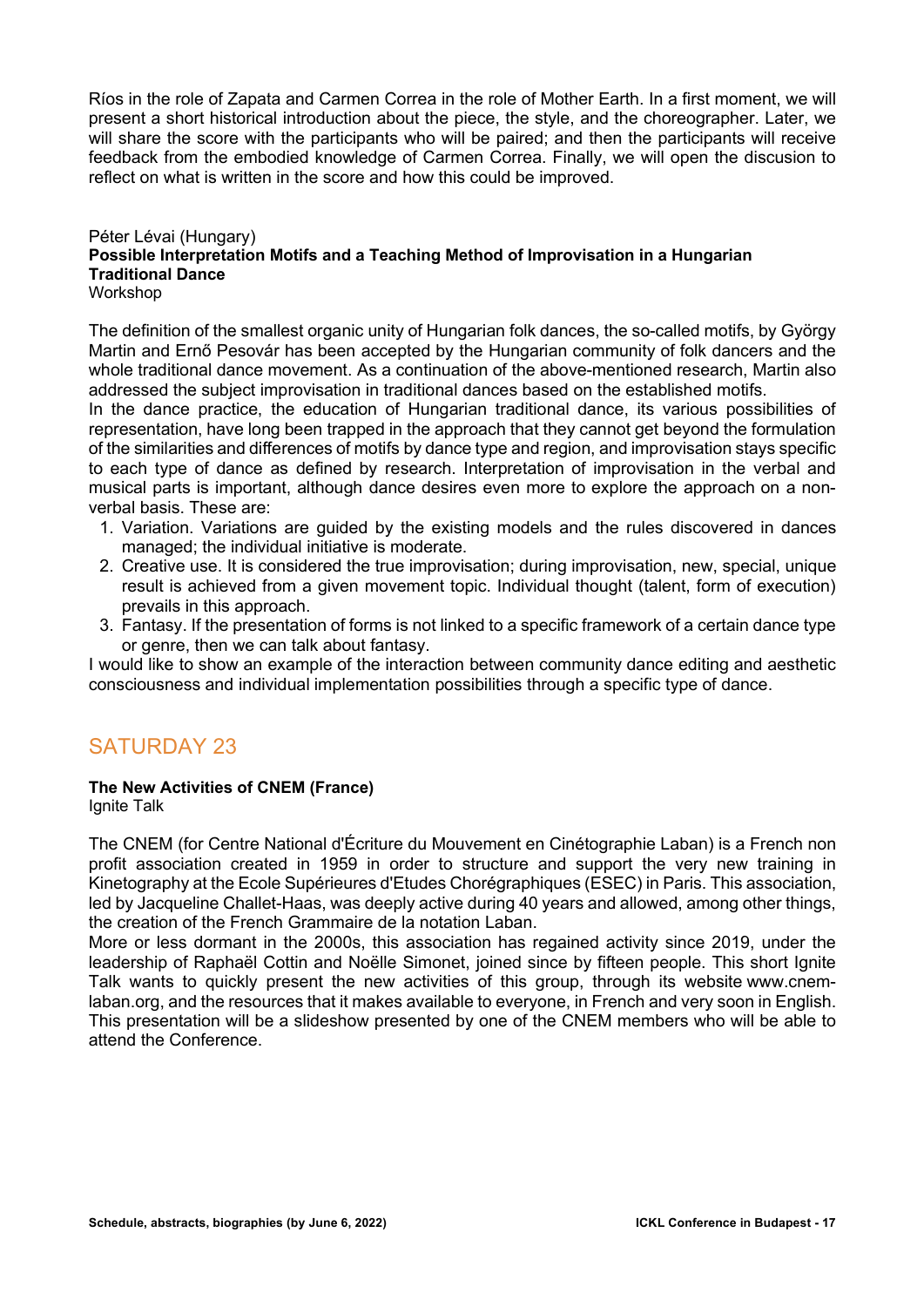#### Anna Opłocka-Perko (Poland) **The Pathway of Kinetography Laban in Poland** Long Paper

This paper presents history of Kinetography Laban in Poland from the beginning to present time. In Poland kinetography has been used since the 1930s. It was applied by the professor Stanislaw Glowacki. He was an associate of Albrecht Knust and participated in the work on the development of the system.

After World War II professor Roderyk Lange was the first who use kinetography for documentation and dance analysis. Paper document his contribution to the constitution of the ICKL and the spreading of Albrecht Knust's approach to the dance notation. Also present dance notations of associates and students Lange's who were propagators of Kinetography Laban. Now this dance notations are heritage of polish kinetography.

Paper describes polish institutions promote and education Kinetography Laban at the present time. Activity The Institute of Choreology in Poznan founded by R.Lange in 1994.

Anna Opłocka will discuss her original project "Kinetography meetings"which is scholarship of the Polish Ministry of Culture and National Heritage realized for polish dancer and amateur in 2019.

### Hanna Raszewska-Kursa (Poland)

### **Meeting with International Community. How ICKL Influenced My View of Kinetography and My Attidude Towards My Activity**

Short Paper

Warsaw Laboratory of Kinetography [Warszawska Pracownia Kinetograficzna] was established as an informal group in 2010 and in 2015 it became a program of the "Thought in the Body" Foundation. At the 31st Conference of ICKL the author (WLoK' founder) presented how does WLoK was created, how it was evolving and how it works. She also presented how Kinetography came to Poland, how was here implemented and what problems had to faced and what is facing today. Meeting with international community, recognizing various ways of functioning Kinetography in various countries and attitudes towards it, had a strong influence to the author' perspective and was an eye-opener to situation of Kinetography in Poland in terms of its past, present and future possibilities. Feedback that the author got after her presentation was important as well. At the 32nd Conference of ICKL she would like to present results of reflections stimulated by this experience.

There are three areas of thoughts:

- 1. Kinetography' situation in Poland. I always knew that notation is underestimated in Poland. Thanks to worldwide network I understood that reasons are not only substantive but also political. Past of the country and its fear of West still influence some parts of cultural and academic life.
- 2. My situation as a notator. I will probably never be professional in a way that is possible for colleagues in France or USA and other countries. I can develop my skills but in Poland probably forever I will be seen rather as a nerd than a specialist.
- 3. Warsaw Laboratory of Kinetography' activity. I understood that we never will have such strong impact as we would want to. Without institutional support it's impossible to bring Kinetography to schools and make it wide known as a useful tool for dance- and dancerelated professions. Maybe it means that we should focus rather on our own skills and on the notation' utility for our own needs (research, creation etc.) than wasting energy to popularization the method that is still so niche. On the other hand, that reflection made me more aware how important is for WLoK to be the space of support, inspiration and cooperation. WLoK is also (and always) the context of my considerations on Kinetography, which I think I would not have without observing in the team how different relation could one have with notation, according to individual skills and needs.

In 2020 pandemic-related crisis has started in Europe, including Poland. The situation merged with the above reflections and led to change the way of functioning the WLoK. From group with one leader we transformed into the group with shared responsibilities which maybe is leading us to new future directions. But what is the future of Kinetography in Poland? If there is no change at the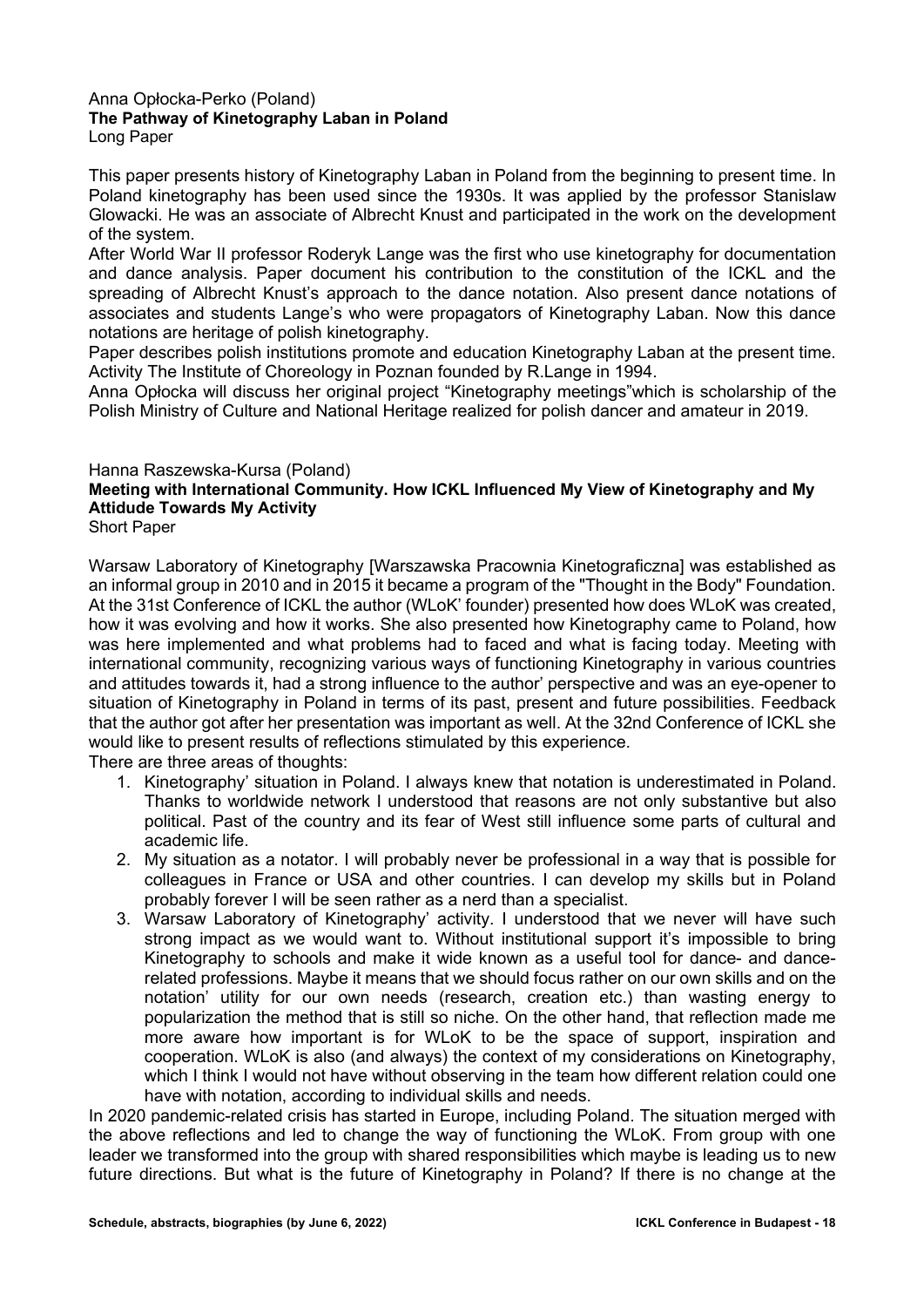institutional level, there is no change at all. I see huge value of keeping this activity alive but this value works in small, individual range. I want to consider what using notation brings into professional life and everyday-life practice as well. I would like to share some intuitions around the question: is notation valuable only as scientific and artistic practical tool? Maybe it can also have a value on philosophical and political level?

### Sungu Okan (Turkey) **Looking Forward with Kinetography Laban: Studies from Turkey** Long Paper

This speech will be introducing two academic works to our community, both are PhD thesis, aimed to present Labanotation and it's function to Turkish musicology, ethnomusicology and sport sciences departments' students and scholars. The first academic work to be introduced was written by Assoc. Prof. Dilek Elyağutu from Sakarya University. The thesis brings a discussion comparing the Laban Notation and the traditional method of teaching traditional dance in Turkey. In her thesis completed in 2015, Elyağutu compares both methods according to the success of teaching. In order to do this, she used the experimental method which the results are gained from testing randomly assigned groups. A working group consisting of 28 students (14 persons learning the dances by reading Labanotation, 14 persons learning with the traditional method) was chosen from Sakarya University State Conservatory's Department of Turkish Folk Dances. Shapiro-Wilk normality test was applicated. The methods of teaching the dances were compared and calculated on both group and individual scales. The findings show us that the group which learned the dances over reading Labanotation got better results over both individual/group learning process/success. Elyağutu's thesis was the first example in Turkish academic studies mentioning and showing the methods and advantages of learning Labanotation. 5 years after her thesis was completed, in July 2020, I completed my own PhD thesis which was focusing on Stravinsky's ballet Agon. It was another premier example, this time for the musicology scholars in Turkey. Labanotation was of course known but not widely taught to the students in conservatories except individual efforts. A comparative analysis covering the music score and Laban score of a masterpiece like Agon, showed my colleagues that it is clearly the right approach to understand the details of a choreography. The next step was discussed during the defence meeting and my next project will be preparing a program to start teaching Labanotation to students starting from junior grades.

Machiko Sato, and Ryo Hakoda, Ayana Murakami, Naoki Wake, Kazuhiro Sasabuchi, Minako Nakamura, Takeshi Oishi, Takayuki Itoh, Katsushi Ikeuchi (Japan) **Digital Reconstruction of Ballet Movements from Dance Scores: A Focus on Stepanov's Music Note System and Labanotation**

Long Paper

This paper describes the digital reconstruction of ballet movements from dance scores written in Vladimir Stepanov's music note system.

In the late 19th Century, Russian ballet dancer Vladimir Stepanov (1866-1896) devised a dance notation system that used symbols resembling music notes to express human poses. The system was actively used to record the Russian Imperial Ballet's repertoires at that time, a period now known as the golden age of the Classical Ballet era. Dance scores written by dancers and choreographers active during the era are now valuable resources for accessing historical dance works of the golden age.

Research on this notation system has been limited. In the 2000s, Sergei Vikharev made a significant impact by studying the dance scores written by Nikolai Sergeev (1876-1951), the Imperial Ballet's régisseur until after the October Revolution of 1917, and successfully stage reconstructing various works of Marius Petipa, one of the most influential choreographer. However, no apparent significant progress has been made since then. Currently, this type of notation system is rarely used, and few can read the scores that were written using this system. In addition, one of the most effective ways to publish the results of dance score research is through on-stage performance. However, it is not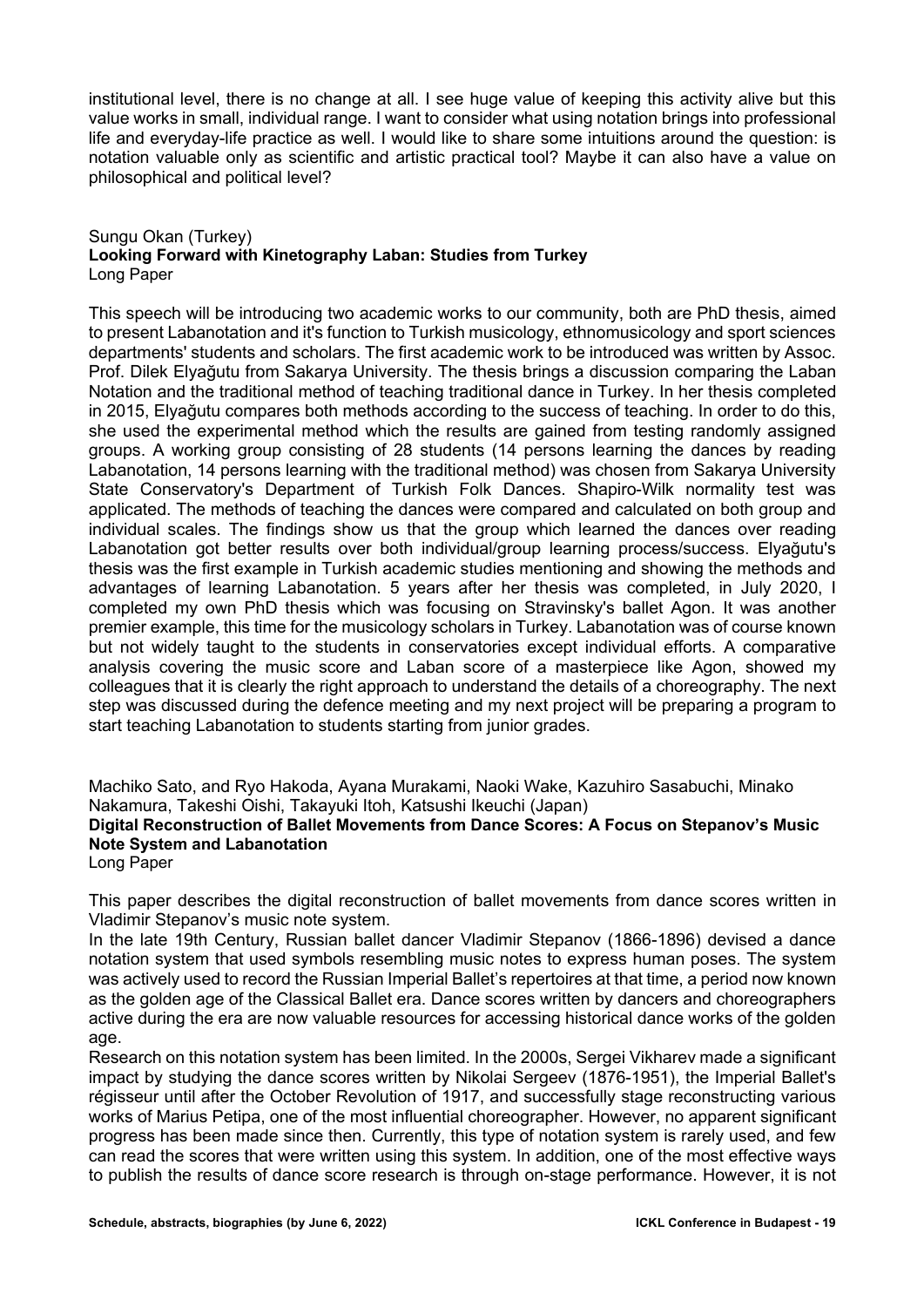easy to secure the cooperation of ballet companies and obtain the funding necessary to produce such performances.

In an effort to bring legibility of  $19<sup>th</sup>$  and  $20<sup>th</sup>$  century Russian dance scores to the artistic community, we analyzed dance scores written in Stepanov's notation system and reconstructed dance movements with a computer graphics (CG) system as follows: First, we analyzed the dance scores of the fundamental ballet steps described by Stepanov himself as well as the revised version created by Alexander Gorskii, which was used as a textbook for the Russian Imperial Ballet Academy throughout the era. Second, the physical information written in the dance scores was manually converted into a format that could be handled digitally, and then the movements were expressed by CG simulation.

Dance scores are documents that describe physical body movements on paper by abstracting them in the context. When reconstructing body movements from the scores, we had to restore the information removed during the abstraction phase. If time allows, we will discuss the measures taken for this restoration, the results of the restoration, and the foreseeable future issues that arise. In future studies, we will aim to convert the scores in digital format automatically, and we will further analyze theatrical ballet works from their dance scores and synchronize them with the music, aiming to digitally reconstruct the works.

#### Mara Frazier and Isabel Brandt (USA) **Digital Librarianship with Dance Notation Scores** Long Paper

The dance notation archives at The Ohio State University's Thompson Library Special Collections, Jerome Lawrence and Robert E. Lee Theatre Research Institute are the result of an over 50-year collaboration between University Libraries, the Dance Notation Bureau, and the Ohio State Department of Dance (including the Dance Notation Bureau Extension for Education and Research). The new role of Curator of Dance in the University Libraries, first discussed at this conference in 2017, tasks the Curator with the work of activating, preserving, and developing the library's rich dance and movement collections and supporting outreach, teaching, and research in the areas of movement practices, dance, and dance notation with a particular focus on Labanotation/Kinetography Laban. The Labanotation/Kinetography Laban archives are a primary component of a major dance collection at the institutional repository of one of the largest research universities in the United States. Therefore, the dance notation archives situate Labanotation/Kinetography Laban as critical to academic discourse across the arts, humanities and social sciences. The positioning of these archives under the care of a permanent curator line affords opportunities to advocate for the role of dance and dance notation in culture and the importance of dance and movement literacy for all.

This presentation will provide an overview of the dance notation collections at Ohio State including updates on recent Labanotation-related acquisitions and curatorial work; learnings from the effects of the Covid-19 pandemic; and initiatives for social justice invigorated by the recent wave of racial protest and reckoning in the United States.

As librarianship shifts away from a concept of archives as strictly physical repositories for collecting and preserving treasures and towards a critical understanding of archives as collaborative, serviceand community-oriented, libraries can learn from what is already practiced in dance. In dance, embodied memory, transmission and preservation are understood, discussed and practiced with Labanotation/Kinetography Laban forming a critical component.

In this presentation, we propound a conceptualization of the Labanotation/Kinetography Laban archive as a site of collaboration, embodiment, and community access that can offer leadership for the larger field of special collections librarianship. This requires the wisdom of notators to articulate and share their unique understanding of embodied transmission, dance documentation, and archiving.

In addition, the way the dance notation community thinks about ownership, copyright, memory and preservation must take into account the digital revolution and the challenges of preserving borndigital materials—issues brought to the forefront by the physical distancing required during the Covid-19 pandemic and the sudden need for digital surrogates of physical materials. Following the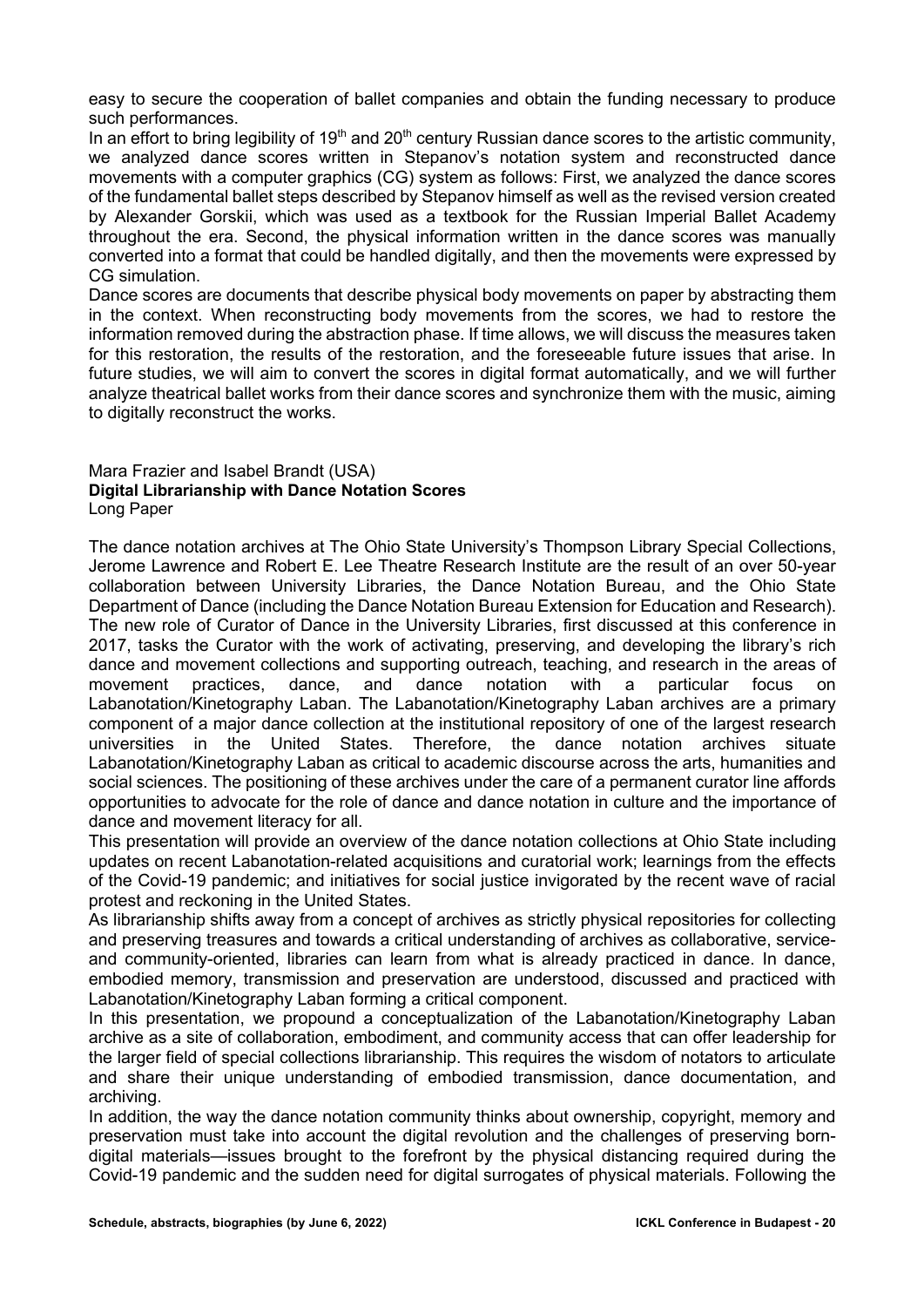logic that archives are living and caring reflections of the communities they document, I propose that members of the international dance notation community take time to reflect on their own visions for building and shaping the Labanotation/Kinetography Laban archives of the future. Towards this end, the presentation will be structured with time for dialogue on the topic of future directions and needs for notation archives, particularly in the areas of copyright, ownership, digitization and access.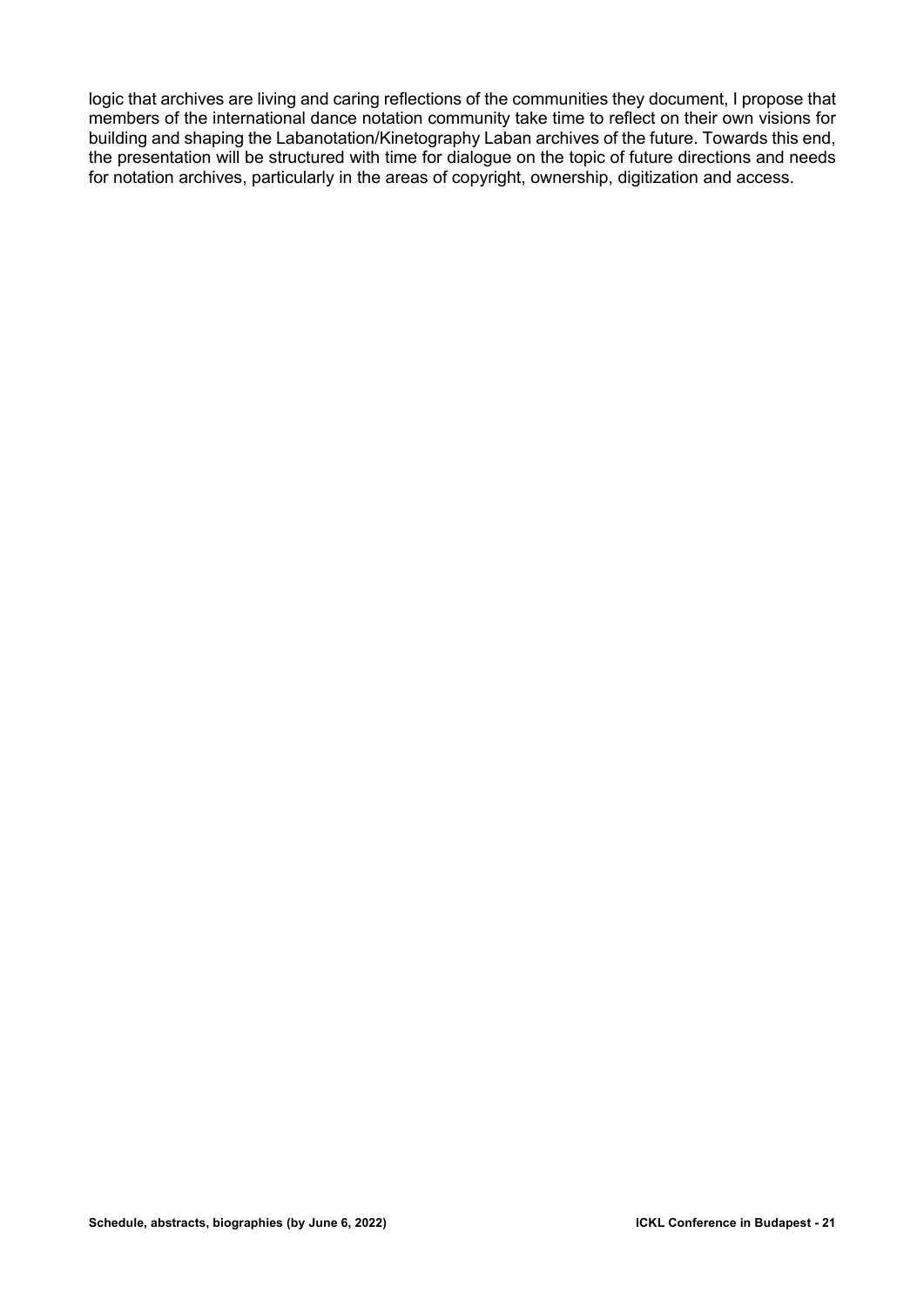## **Biographies of presenters**

**Béatrice Aubert-Riffard**. After graduating in dance at Conservatoire national supérieur de musique et de danse Lyon, she began to dance in different companies (both in contemporary or baroque dance). She obtained her Teaching Diploma in contemporary dance in 1992 and in classical dance the following year. She taught in several schools including Bayonne-Côte Basque Conservatoire, then 5 years in Casablanca (Morocco) at the International School of Music and Dance. She is currently in Brittany teaching these two disciplines. She discovered Laban notation at Conservatoire national de musique et de danse de Paris from 1994 to 1999 with Jacqueline Challet-Haas, and graduated in 1999. She is the author of several scores (Dominique Bagouet, Claude Brumachon, Francine Lancelot, Béatrice Massin, Brittany folk dances, amongst others). She regularly gives conferences and trainings on Laban notation. She is a Fellow of ICKL.

**Vesna Bajić Stojiljković**. PhD. Professor of choreology, Academy of Dance AMEU, Slovenia; Professor of ethnochoreology and choreographic composition, Belgrade Dance Institute, Serbia. Founder and artistic director of the Academic Cultural-Artistic Society (AKUD) *Kolo* in Koper, Slovenia (2007). Co-author of two monographs entitled *Desanka Desa Đorđević* (2014) and *Branko Marković* (2017). PhD thesis entitled *Processes of (re)defining structural, dramaturgical and*  aesthetic aspects of stage presentation of traditional dance and dance-music in Serbia (2017, Faculty of Music, University of Arts, Belgrade)*.* Focus on stage folk dance and music, choreography, analysis, choreographic principles, Kinetography Laban, Serbian and Balkan dance and music.

**Léa Bonnaud-Deborde** studied contemporary dance and English in Poitiers (France), and now works in the Nouvelle-Aquitaine and Occitanie regions. A performer and choreographer for her own projects and for several dance and interdisciplinary companies, she also contributes to dance projects in schools, and teaches Contact Improvisation. She graduated in Kinetography Laban at Conservatoire national de musique et de danse de Paris in 2018. There, she found resources to nourish her interest in using signs to analyze physical expressions of the body, in history – especially postmodern dance, and in the relation between dance and visual arts.

**Isabel Brandt** is a recent graduate of The Ohio State University with a BFA degree in Dance. During her undergraduate career, Brandt was involved in the Labanotation reconstruction projects of Anna Sokolow's *Rooms* and Martha Graham's *Steps in the Street*. In the summer of 2021, Brandt was granted a research fellowship to research and create a descriptive guide to the unprocessed world dances in the Dance Notation Bureau Collection archives. For her senior research distinction project, she explored the process of dance reconstruction and the pertinent role of dance notation by reconstructing and performing a solo from Martha Graham's *Diversion of Angels*.

**Julie Brodie**. Professor of Dance at Kenyon College, earned BFA/MFA degrees at the University of Illinois. She completed Labanotation studies at the Ohio State University and is a Certified Movement Analyst. Brodie has published in *The Journal of Dance Education* and co-authored the book *Dance Science and Somatics: Mind-Body Principles for Teaching and Performance*. Brodie was a 2010 Fulbright Scholar in Egypt, teaching at the Cairo Academy of the Arts. In 2016 she was awarded another Fulbright to teach and choreograph at the Jāzeps Vītols School of Music and the Latvian Academy of Culture in Riga, Latvia.

**María del Carmen Correa Beltrán**. Dancer and dance teacher with 27 years of professional experience. She was a dancer for 23 years at the *Compañía Nacional de Danza* (CND), where she performed the principal roles of the most important ballets. She has collaborated with dance teachers and choreographers as Guillermo Arriaga, Nellie Happee, Jaime Blanc, Rolando Beattie, Tatiana Zugazagoitia, David Howard, Fernando Alonso, Melissa Hayden, and Asary Plisetsky. In Mexico, she earned the FONCA's scholarship *Programa Creadores Escénicos* in the category of *Trayectoria* in 2013 and 2019. Currently, she teaches workshops on body consciousness and teacher training for artists. She holds a BA in Artistic Education (ESAY-CENART 2013), and currently she finishes her dissertation from the Master in Dance Research (CENIDID, 2019).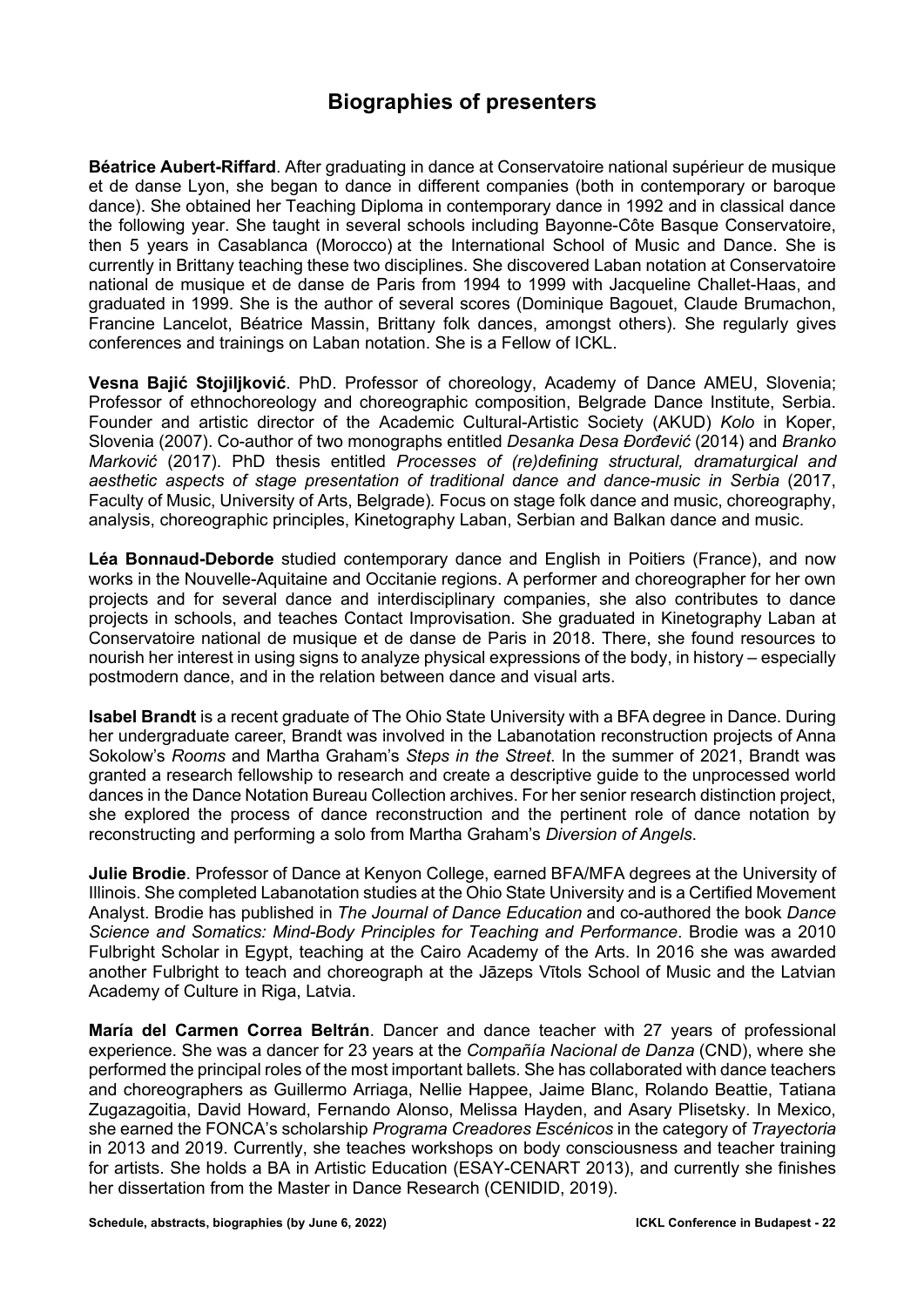**Sinibaldo De Rosa** explores the role of body movement for people at the margins across multiple performance practices and ethnographic contexts. He earned a PhD in Drama at the University of Exeter, a ResMA in Turkish Studies at Leiden University and a BA in Cultural Anthropology at the University of Bologna. He is a member of the Society for Dance Research Executive Committee and of the artist-led collective Interval, a Swedish massage therapist and a carer for the elderly. He is currently completing an advanced diploma in Movement Notation (Laban) at Conservatoire national de musique et de danse Paris while notating Yeşim Coşkun's *4Kapı 40Makam* (2011) through the support of an Ivor Guest Research Grant and a Study Grant from the British Institute in Ankara.

**Natalie Diggins** is an award-winning specialist Drama and movement educator, production manager, and co-director of WAMED Festival from Perth, Western Australia. She has a particular interest in the contemporary and folkloric dances of Egypt. Natalie is a certified Language of Dance® Master Practitioner and holds a Bachelor of Communications (Drama and Media double major), Graduate Diploma of Education, Certificate IV in Training and Education, and a Certificate II in Creative Industries: Live Production.

**Dávid Dudás** graduated from the Hungarian Dance Academy as a Dancer and Coach (of Hungarian folk dance) in 2019. He feels very lucky being a student and an instructor at the same time at the university. At the moment, he is doing his master's course as a Hungarian folk dance teacher. This is his last semester. There he can learn from János Fügedi, taking 8 semesters of Kinetography during his studies. For his bachelor's degree, he wrote his thesis about the dances of the outstanding peasant dancer, János "Poncsa" Fekete from the Transylvanian village Bogártelke. As a dancer his aims are to improve and study the analysis of folk dances with the use of Kinetography and develop the folk dance methodology created by Péter Lévai.

**Ambre Emory-Maier** is BalletMet's Director of Education, Equity and Community Engagement and BalletMet 2 Associate Director. She stages and curates Edwaard Liang's works. Recent reconstructions from Labanotation include George Balanchine's "3rd Theme" from *The Four Temperaments* and *Tchaikovsky Pas De Deux* for BalletMet 2, *Songs From the Hebrides* (Schurman) for SUNY Geneseo, excerpts from Charles Weidman's *Brahms Waltzes and Rainbow Etude* by Donald McKayle. She completed her MFA at The Ohio State University, an MA in Dance Reconstruction and Directing from City University of New York and a BA in Communications from SUNY Geneseo. She is certified to teach Labanotation.

**Lou Forster**. Curator, art historian, and dramaturg, Lou Forster works at the intersection of dance and human sciences. In 2014, he initiates an ambitious project about the choreographer Lucinda Childs. He curates the first retrospective exhibition about her work, and supports the donation of the choreographers' papers at the Centre national de la danse. He is currently writing his dissertation at the School for Advanced Studies in the Social Sciences. Since 2018, his knowledge about dance benefits from the research program "Chorégraphie" of the Institut national d'Histoire de l'art where he works as PhD fellow. He graduated (1st cycle) from Kinetography Laban at Conservatoire national de musique et de danse de Paris in 2020. In 2010, he founded with the choreographer Lenio Kaklea, *abd* to develop projects that explore the intersection of dance, research and critical theory.

**Mara Frazier** is an Assistant Professor and Curator of Dance at The Ohio State University Libraries, Thompson Special Collections, Lawrence and Lee Theatre Research Institute. In this role, she partners with students, faculty and community members to support teaching and research in the areas of Labanotation, dance, and the movement arts. She holds a teaching certification in Labanotation and an MFA and BFA in dance from Ohio State and is the United States Treasurer of the International Council of Kinetography Laban. Mara has reconstructed Albrecht Knust's *Walzer,*  excerpts from Anna Sokolow's *Rooms*, and *Steps in the Street (Chronicle)* by Martha Graham from the Labanotation score.

**János Fügedi,** (1953) PhD, habil., professor at the Hungarian Dance University (HDU), director of the HDU's Research Centre, senior research fellow at the Institute for Musicology. His main research area is notation theory and Central European folk dance; he has published several papers and books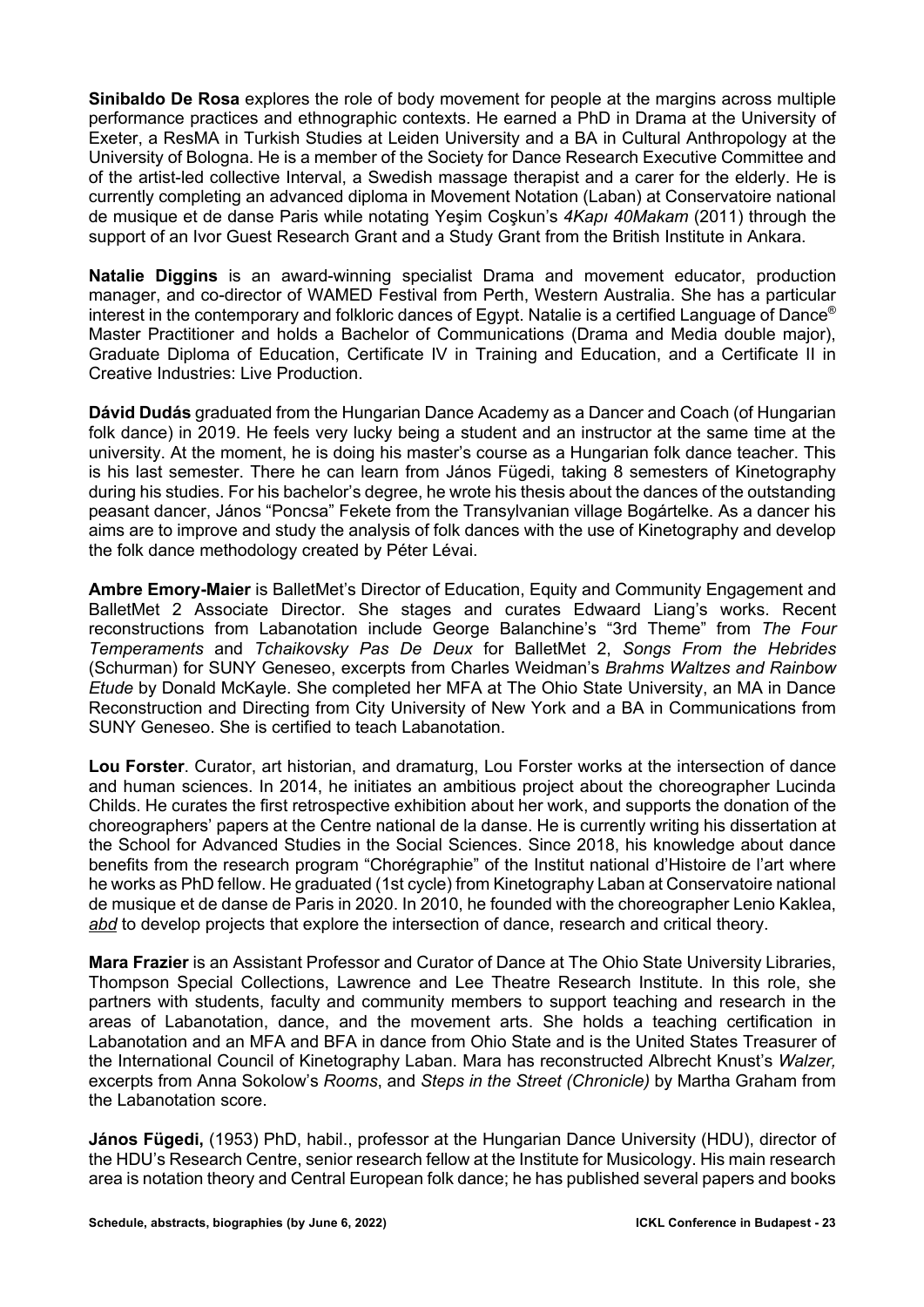on these topics. He teaches Laban Kinetography at the HDU. He has been a member of the ICKL since 1989, chaired the organization's Research Committee between 1995 and 1997, and chairs the Board of Trustees from 2005 up today. He is the current president of the Hungarian Choreology Association. In recognition of his work, he received the Hungarian Golden Cross of Merit in 2020.

**Dániel Horváth-May** graduated from the Hungarian Dance Academy as a Teacher of Dance (Hungarian folk dance) in 2020. There he was able to learn from János Fügedi, taking 8 semesters of Kinetography during his studies. He wrote my thesis about the dances by the outstanding peasant dancer Márton 'Kántor' Tamás (1936-2017) from the Transylvanian village Szék. His aim is to advance the analysis of folk dances further with the use of Kinetography.

**Henrik Kovács** is a docent at the Hungarian Dance Academy as Kinetography, and folk dance methodology teacher. He earned his first degree at the Szent István University as a rural development agriculture engineer in the theme of how could a folk dance ensemble develop a local community. His next degrees are folk dance teacher BA and MA at the Hungarian Dance Academy. As a former deputy head of a dance elementary school, he graduated as a public education leader at the Budapest University of Technology and Economics. In 2019 he earned his ethnography PhD at the University of Debrecen. Teacher from the age of 14 as assistant one of the best amateur folk dance ensemble in Hungary. Later teach in several folk dance groups, courses, and dance camps in the Carpathian Basin. Participated in the Leonardo, Euroesthetica program. Author of several dance methodology, and Kinetography study.

**Péter Lévai** graduated in 1979 with a degree Hungarian folk dancer. He worked as a professional dancer in the Hungarian state folk ensemble, the Kodály Chamber Dance Ensemble and the Budapest Dance Ensemble. He has been teaching since 1981 in the Carpathian Basin and abroad. Since 1998 he has been a methodological lecturer at the Hungarian Dance Academy. His main research interests are movement development, the interpretation of the basic movement and motif structures of Hungarian folk dance parallel development with a new dance teaching methodology including the improvisation possibilities. He has lectured on this topic at several foreign and Hungarian scientific conferences, and has published several books in which he uses Labanotation as a basis for interpretation.

**Elliot Gordon Mercer** is a Visiting Assistant Professor of Dance at Kenyon College. His work has been published in *Dance Research Journal*, *TDR: The Drama Review*, and the *Routledge Encyclopedia of Modernist Dance*. Mercer received a PhD in Interdisciplinary Theatre and Drama from Northwestern University and completed a Labanotation Teaching Certification at the Ohio State University.

**Zsuzsanna Teodóra Márkli** is a traditional dancer, started her dance career 13 years ago and followed the practice of amateur dancing in different dance ensembles. She is also a teacher in her hometown Kecskemét. She holds a BA of the Hungarian Dance Academy (HDA) as traditional dancer and teacher assistant. At present she attends the HDA's MA course for a traditional dance teacher diploma. She has been familiar with the Laban system of notation since her high school education, and made research in the subject for her BA thesis.

**Gábor Misi** is a computer programmer MSc. He was a performer in an amateur traditional dance group in Hungary for 15 years and led field works filming dance in 20 Transylvanian villages. He taught Kinetography Laban for 5 years at the Hungarian Dance Academy. He is a contributor of the Institute for Musicology of the Hungarian Academy of Sciences. He is a fellow member of the International Council of Kinetography Laban (ICKL). He is a member of the International Council for Traditional Music (ICTM) Study Group on Ethnochoreology and a founding member of the Hungarian Society of Ethnochoreology. His research areas include analytical methods for Central European traditional dances, theory of Kinetography Laban and computer-aided dance analysis.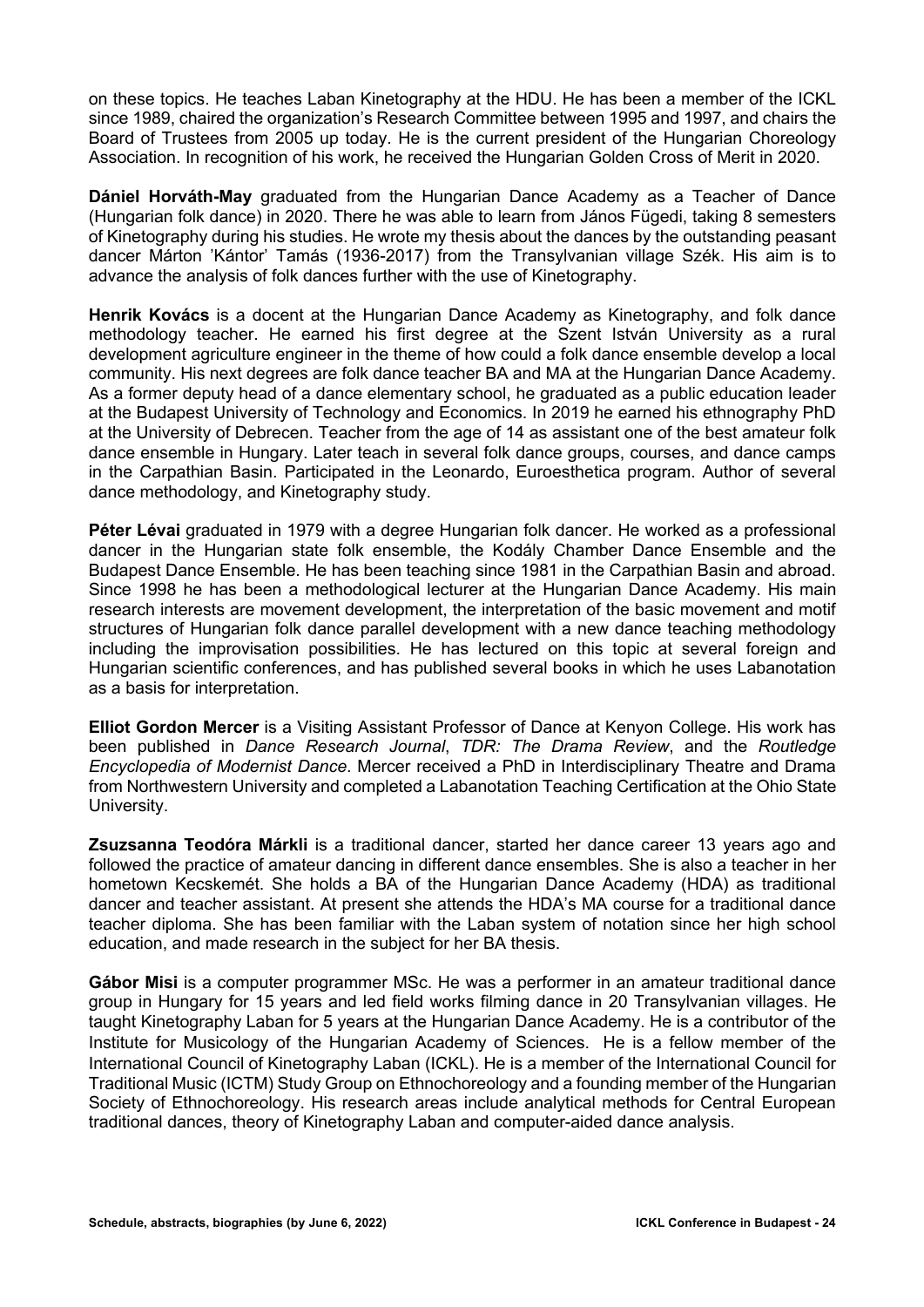**Anna Opłocka-Perko**. Performer, dance and Pilates teacher, dance researcher. Master's Degree in Tourism and Recreation, Postgraduate Studies in Theory of Dance (The Frederic Chopin University of Music). Finished Choreology and Kinetography workshops (The Institute of Choreology, led by Roderyk Lange) Member of Warsaw Laboratory of Kinetography, Member of the Polish Forum of Choreology. She is the author of article about Kinetography in Polish publications. 2012 Graduated internship The Ex Nunc: Ex Nunc Centrum voor Moderne Dans Den Haag - training methods and techniques of Laban Based Modern Dance and Laban Movement Analysis. She is scholarship holder in 2019 of the Polish Ministry of Culture and National Heritage for her original project "Kinetography meetings".

**Sungu Okan**, PhD, is an ethnomusicologist and lecturer at Mimar Sinan Fine Arts University Istanbul State Conservatory. Exploring the culture of movement and music of Anatolia is her main area of interest. She has done fieldworks in Anatolia and neighbor countries; recorded folk music, dances and rituals. She shot a short documentary about the sound region of Beyoğlu in İstanbul. Her lectures at the conservatory focus on the relationships of music, movement and culture. She writes concert program notes for Borusan Istanbul Philharmonic Orchestra, produces and hosts classical music programmes at TRT Radio-3. She completed her PhD in 2020 on "The Collaboration of Igor Stravinsky and George Balanchine; An Analysis of *Agon* Ballet Over the Labanotation Score". She is a member of ICKL since 2015.

**Foteini Papadopoulou** (Folkwang alumna) is a freelance choreographer based in North Rhine-Westphalia working on "composing by analyzing" since 2011. For her latest stage work *Frank & Rita* (2019) Papadopoulou was inspired by Maya Deren´s writings for the film *Ritual in Transfigured Time* (1946). In 2020 she completed a journal type of research in transforming and remembering movement. During the pandemic Papadopoulou has devoted herself to further artistic researches: With *close-ups with wide-angle lenses* (2021) she looked closer at the relationship between details and the whole of an art work and in 2022 she is experimenting with "movement conlanging".

**Hanna Raszewska-Kursa**, graduated Master's Degree in Polish Literature Studies (the Warsaw University, 2006), a diploma of Postgraduate Studies in Theory of Dance (the Frederic Chopin University of Music, 2011), the Choreology and Kinetography training (the Institute of Choreology, 2011). In 2022 she defended with distinction her doctoral dissertation entitled "Comicality in Dance and Choreography Art in Poland in 21st Century". Dance critic and researcher; freelancer. In 2011- 2019 academic lecturer (Theories of Dance, 20th-21st Century Dance History). Member of the Polish Forum of Choreology, the Forum of Dance, the ICKL, founder of the "Thought in the Body" Foundation and the Warsaw Laboratory of Kinetography.

**Raymundo Ruiz González** is Research Assistant of Ann Hutchinson Guest at the LOD UK. He earned the EMJMD Choreomundus: International master in Dance Knowledge, Practice and Heritage. He is a LOD Certified Specialist and he studied Advanced Labanotation at the DNB. He is the co-editor of the phonogram *Cantares de Ceremonia y Toques de Obligación en el Rito Actual de los Concheros* (2018) and is co-author of *Catálogo de Mariachis y Repertorios Grabados* (2014). His main research interests are dance notation systems and movement analysis of traditional dances. Currently he studies the Second Superior Cycle in Kinetography Laban at Conservatoire national de musique et de danse de Paris, and he is part of the Board Members of Multílogos.

**Hannah Russ** earned her BA degree in Dance and Chinese Area Studies from Kenyon College in 2018, where she found a deep interest in the use of Labanotation as a tool for movement preservation, research, and the creative/choreographic process. She has since earned certification in elementary and intermediate Labanotation and completed the Teacher Certification Course in China following the 2018 ICKL conference. After receiving a Fulbright Student Research/Study grant in 2018, she enrolled as a Student at the Nanjing University of the Arts where she spent 10 months conducting research on Labanotation in China. Since 2021, she has been working part time at the Dance Notation Bureau as an administrative assistant and *Library News* Editor.